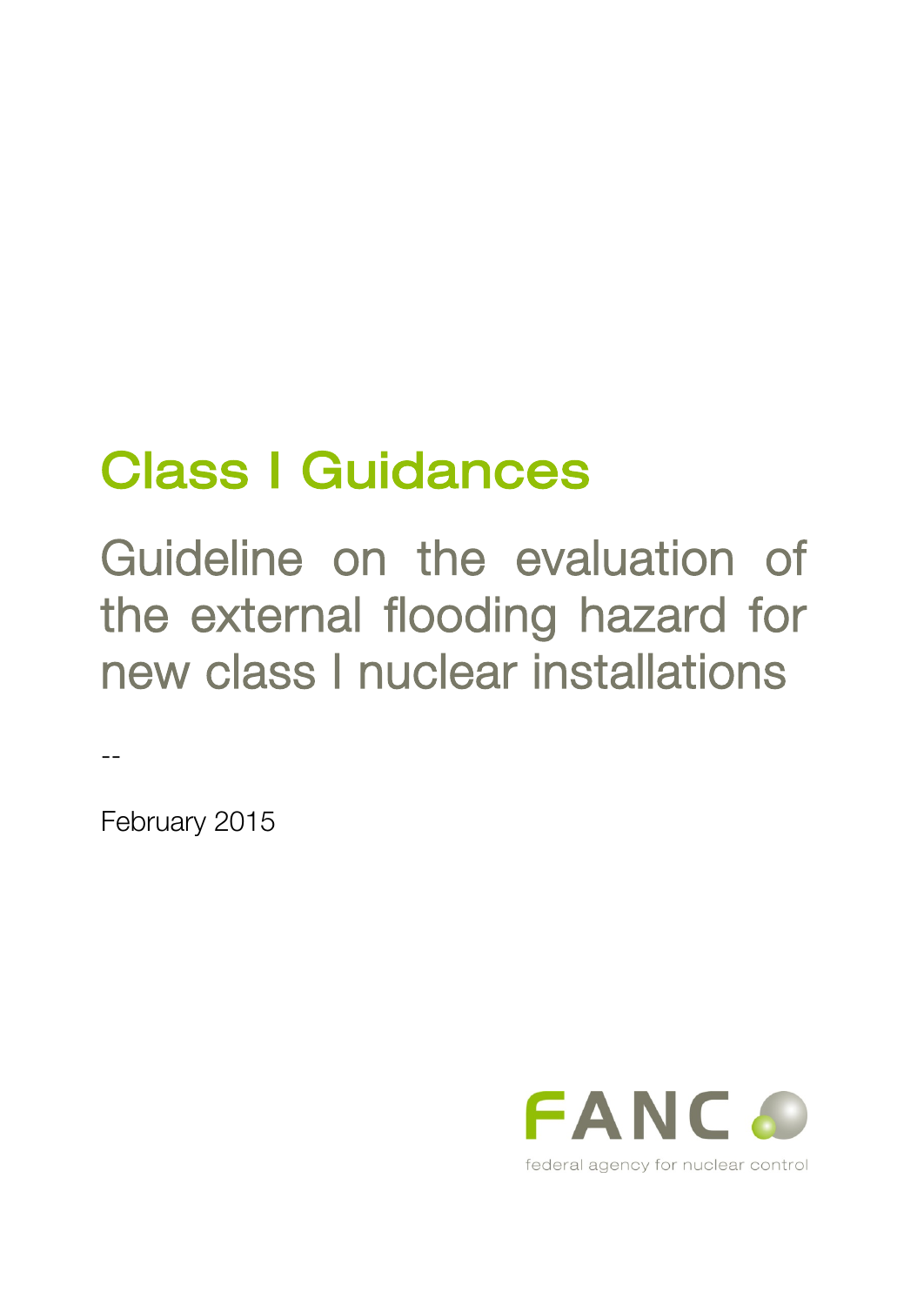## **Table of contents**

| $1_{\ldots}$ |                                                                               |  |
|--------------|-------------------------------------------------------------------------------|--|
| 1.1.         |                                                                               |  |
| 1.2.         |                                                                               |  |
| 1.3.         |                                                                               |  |
|              |                                                                               |  |
| 2.1.         |                                                                               |  |
| 2.2.         |                                                                               |  |
| 2.3.         |                                                                               |  |
| 2.4.         |                                                                               |  |
|              |                                                                               |  |
| 3.1.         |                                                                               |  |
| 3.2.         |                                                                               |  |
| 3.2.1.       |                                                                               |  |
| 3.2.2.       |                                                                               |  |
| 3.2.3.       |                                                                               |  |
| 3.2.4.       |                                                                               |  |
| 3.3.         |                                                                               |  |
| 3.3.1.       |                                                                               |  |
| 3.3.2.       |                                                                               |  |
| 3.3.3.       |                                                                               |  |
| 3.3.4.       |                                                                               |  |
| 3.3.5.       |                                                                               |  |
|              |                                                                               |  |
| 3.4.         |                                                                               |  |
| 3.5.         |                                                                               |  |
| 3.5.1.       |                                                                               |  |
| 3.5.2.       |                                                                               |  |
| 3.5.3.       |                                                                               |  |
| 3.6.         |                                                                               |  |
| 3.6.1.       |                                                                               |  |
| 3.6.2.       |                                                                               |  |
| 4.           |                                                                               |  |
| 5.           |                                                                               |  |
| А.           |                                                                               |  |
| A.1.         | Summary table of a screening and the site specific hazard characterization 17 |  |
| $A$ 2        |                                                                               |  |
|              | A.2.1.                                                                        |  |
|              |                                                                               |  |
| A.2.3.       |                                                                               |  |
| A.2.4.       |                                                                               |  |
| A.3.         |                                                                               |  |
| B.           |                                                                               |  |
| B.1.         |                                                                               |  |
| B.2.         |                                                                               |  |
| B.3.         |                                                                               |  |
| B.4.         |                                                                               |  |
| B.5.         |                                                                               |  |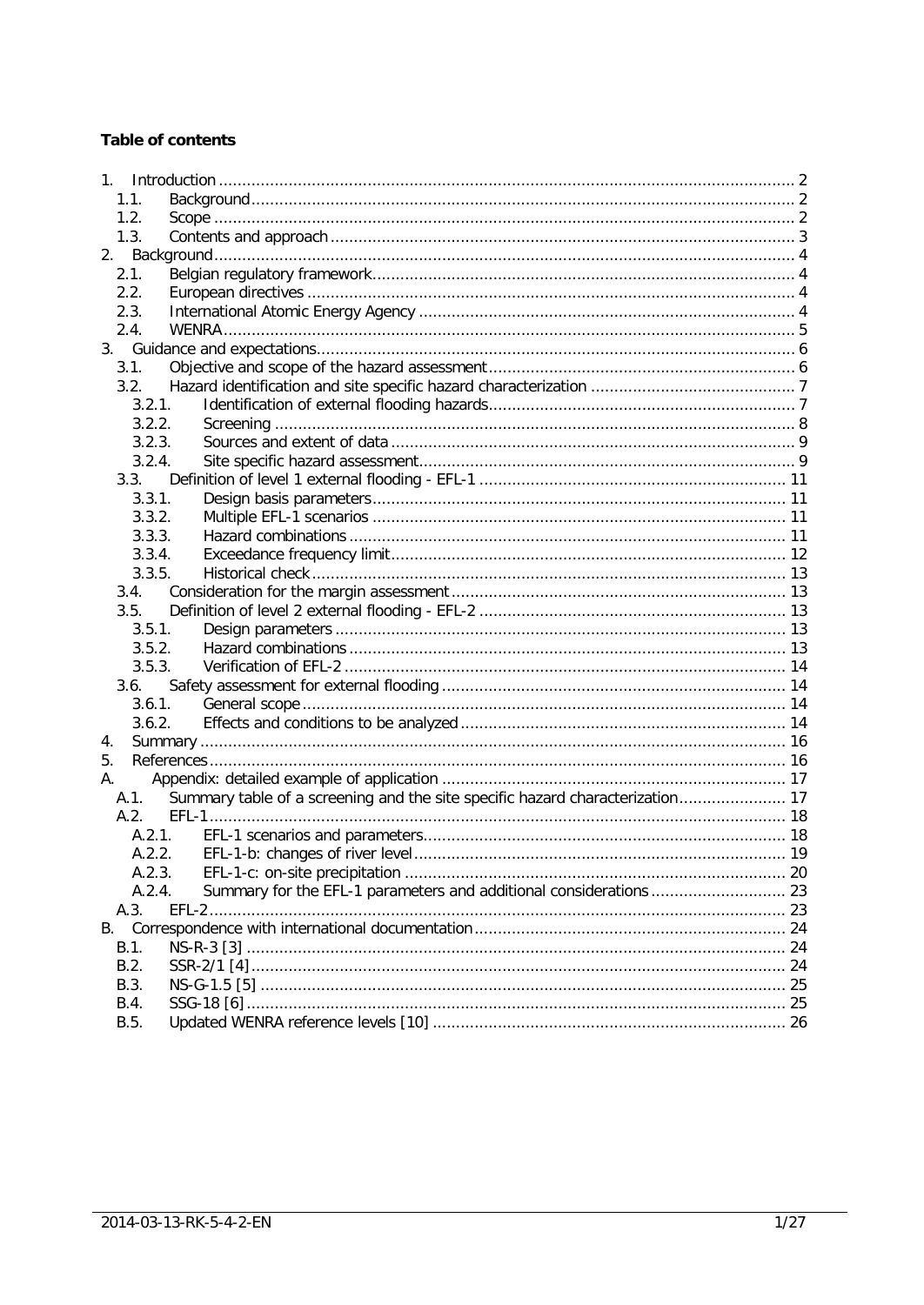## <span id="page-2-0"></span>**1. Introduction**

#### <span id="page-2-1"></span>1.1. Background

External events induced by human activities or by natural events may affect the safety of nuclear installations and such external hazards are considered during the various stages of the installation´s lifetime. This guideline addresses one specific type of external events namely external flooding and it provides guidance for evaluating and analyzing its hazard as part of the design stage.

Flooding of nuclear power plants by external water sources has occurred for instance at the French Blayais NPP in 1999 (storm surge), at the US Fort Calhoun NPP in 2011 (high river) and at the Japanese Fukushima Daiichi NPP in 2011 (tsunami). These incidents and accidents illustrate the potential for flooding to damage multiple structures, systems and components (SSCs) and to impact on large areas. They also led to changes in the evaluation of flood risk at nuclear installations, see for instance the notion of <sup>o</sup> extreme external natural' hazards used in EU directive [\[2\]](#page-16-2).

During the siting of a nuclear installation, consideration is given to external hazards. Such consideration will reduce the number of external events but might not completely eliminate its hazard altogether. The hazard associated to flooding can be significantly reduced by appropriate siting. On the other hand, a source of water is often required by a nuclear installation and some other potential causes of flooding, such as extreme local precipitation can occur anywhere. Hence, it is difficult to completely avoid the risk of external flooding by appropriate siting and this hazard needs to be properly addressed by the design of a nuclear installation.

#### <span id="page-2-2"></span>1.2. Scope

The scope of this guideline is limited to the evaluation of the hazard for a flooding that originates externally to the buildings hosting safety relevant provisions, i.e. including sources that are present on-site. A flooding that originates from internal sources, i.e. within buildings hosting safety relevant provisions, is not part of the scope of this document.

This guideline does not concern the safety assessment of how the installation responds to a certain hazard, nor does it provide any guidance on potential protection concepts that can be used to protect against a certain hazard.

This guideline applies (i.e. it should be used as an applicable document<sup> $1$ </sup>) to new class I nuclear installations except disposal installations. A new class I nuclear installation means a nuclear installation that is the subject of a new license application and for which the license application is introduced to the regulatory authority after the date of approval of this document.

The applicant is free to propose an approach that differs from this guideline provided it is fulfilling the regulatory requirements. The quantitative data related to the hazard levels (i.e. the hazard exceedance frequencies defined in [§3.3.4](#page-12-0) and in [§3.5.3\)](#page-14-0) should however always be respected. The nuclear regulator will evaluate the proposed approach and its justification against the background of this guideline.

<span id="page-2-3"></span> $1$  This means that for new class I nuclear installations, it is expected by the regulatory authority that all applicable recommendations of this guideline are implemented in the design and/or the design evaluation. If this is not the case, the regulatory authority will likely ask the applicant to provide justifications for the recommendations that are not implemented.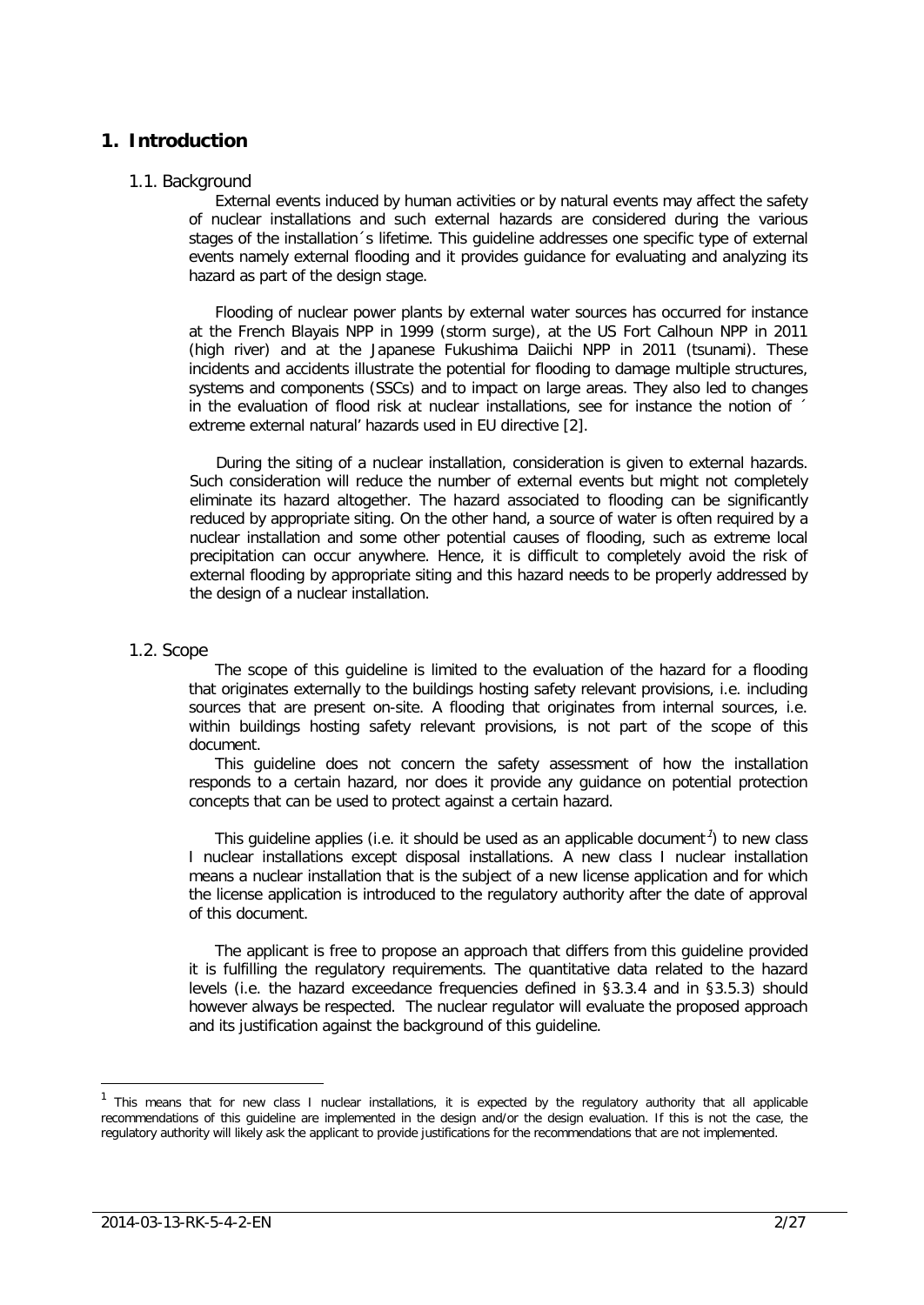#### <span id="page-3-0"></span>1.3. Contents and approach

Sections [2.1](#page-4-1) to [2.4](#page-5-0) provide brief reviews of the regulatory framework in Belgium and the relevant documentation from IAEA and WENRA. This will serve as the basis upon which this guideline is built.

Section 3 contains the guidance on external flooding and consists of several steps: the objective and scope of the hazard assessment, the hazard identification and site-specific hazard assessment, definition of the design basis, definition of the design extension flooding and finally the analysis of external flooding.

Appendix A provides fictive and simplified examples that aim to further assist and clarify the aspects treated in the main part of this guideline. Appendix B provides an overview of the correspondence with international requirements and guidance from the IAEA en WENRA.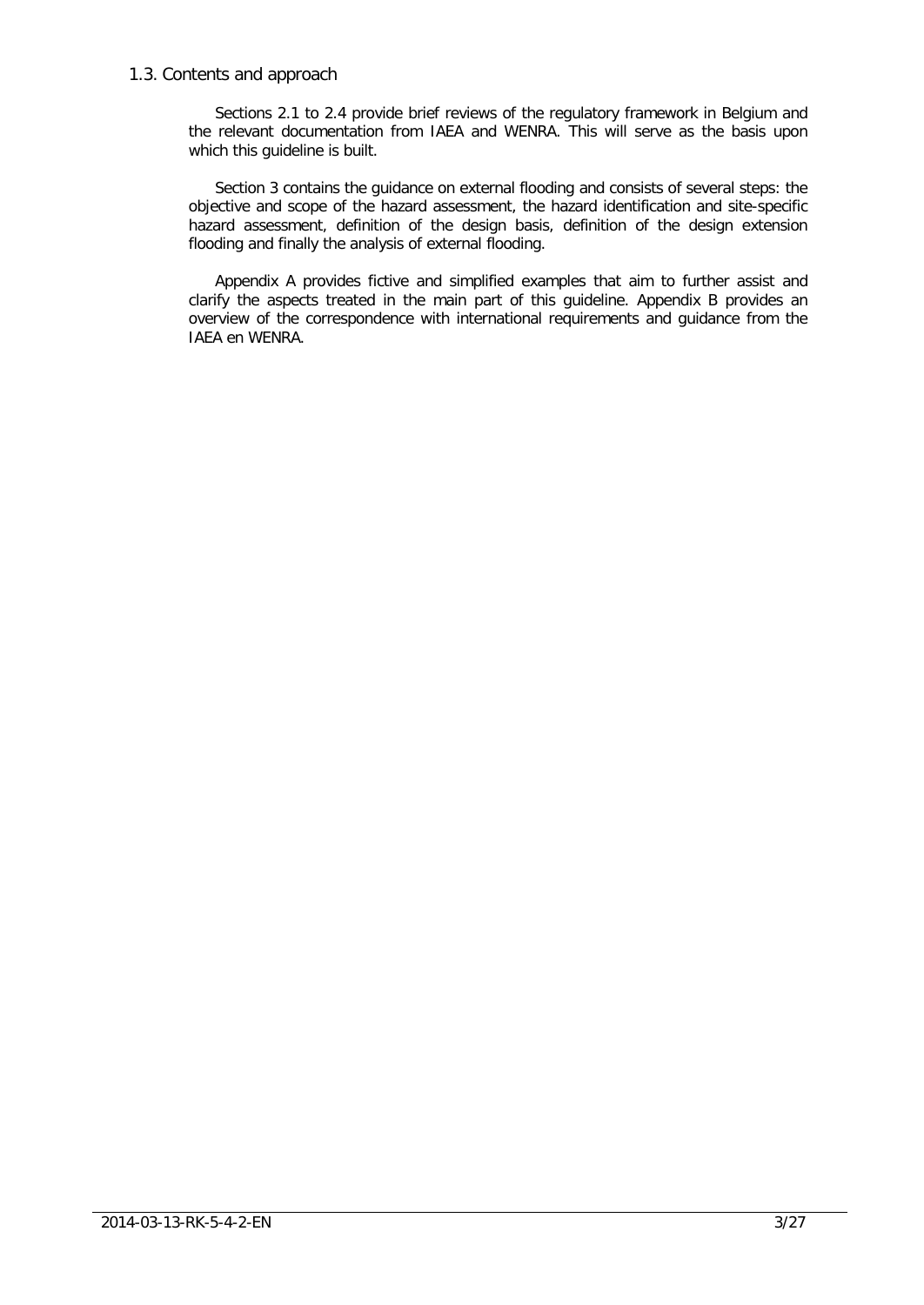## <span id="page-4-0"></span>**2. Background**

The discussion of the following national and international regulatory framework as well as guidance by international organizations applies specifically to nuclear power plants (NPP) unless indicated otherwise.

<span id="page-4-1"></span>2.1. Belgian regulatory framework

Article 7.4 of the Royal Decree of 30 November 2011 [\[1\]](#page-16-3) which applies to all Belgian class I nuclear installations sets forth that the list of design basis accidents (internal and external) should be subject to approval by the regulatory authority.

Article 20.3 of the Royal Decree of 30 November 2011 [\[1\]](#page-16-3) (for (existing) NPPs) which applies to design basis events, states that:

" Among those events of an external origin that need to be taken into account are at least (…)

external flooding,  $(...).$ "

The quoted articles require external flooding to be considered in the design basis.

#### <span id="page-4-2"></span>2.2. European directives

The council of the European Union published a Council Directive amending Directive 2009/71/EURATOM establishing a Community framework for the nuclear safety of nuclear installations [\[2\]](#page-16-2). The amendment of 2014 was published in response to lessons-learned from the accident in Fukushima Daiichi NPP in 2011 and aims at enhancing the regulatory framework for nuclear safety in the EU.

Of particular interest is section 2 with specific obligations for the nuclear safety objective for nuclear installations (article 8a, see [\[11\]](#page-16-4)) and the implementation of the nuclear safety objective for nuclear installations (article 8b):

Article 8b indicates that in order to achieve the nuclear safety objective set out in Article 8a, Member States shall "ensure that the national framework requires that where defence-in-depth applies, it shall be applied to ensure that:

the impact of extreme external natural and unintended man-made hazards is minimised;…"

#### <span id="page-4-3"></span>2.3. International Atomic Energy Agency

The International Atomic Energy Agency, IAEA, issued several guides and requirements related to flooding that are discussed below. Appendix [B](#page-24-0) provides an extended overview of the correspondence between this guideline and requirements and guides from the IAEA.

IAEA NS-R-3 [\[3\]](#page-16-5) contains requirements regarding the site evaluation for nuclear installations. GSR Part 4 [\[4\]](#page-16-6) deals with the safety assessment for installations and IAEA SSG-18 [\[6\]](#page-16-7) provides guidance on meteorological and hydrological hazards in site evaluation for nuclear installations. Furthermore IAEA NS-G-1.5 [\[5\]](#page-16-8) on external events (excluding earthquakes) in the design of Nuclear Power Plants may serve to provide specific guidance on the assessment of external flooding including the loading, design and protection, that is useful for all types of installations.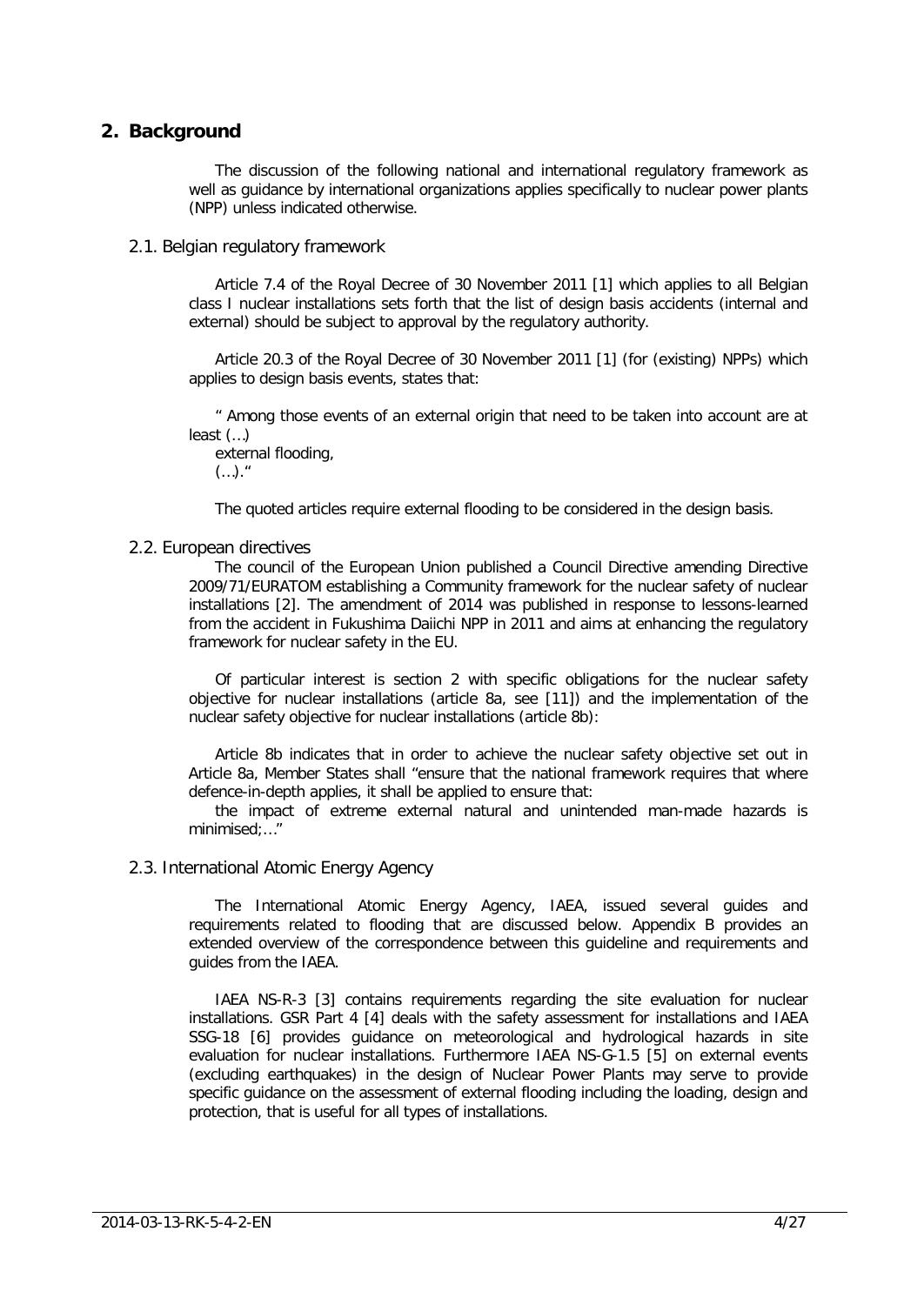<span id="page-5-0"></span>The Western European Nuclear Regulators Association, WENRA, has determined ´reference levels` [\[9\]](#page-16-9) for existing NPPs which have been incorporated in a Belgian Royal Decree [\[1\]](#page-16-3). A specific section of [\[1\]](#page-16-3) applies to all class I installations and future extensions specific to certain types of installations are foreseen.

The WENRA reference levels were revised [\[10\]](#page-16-10) following the accident at Fukushima and, amongst others, added reference levels for natural hazards (see also Appendix [B](#page-24-0) ).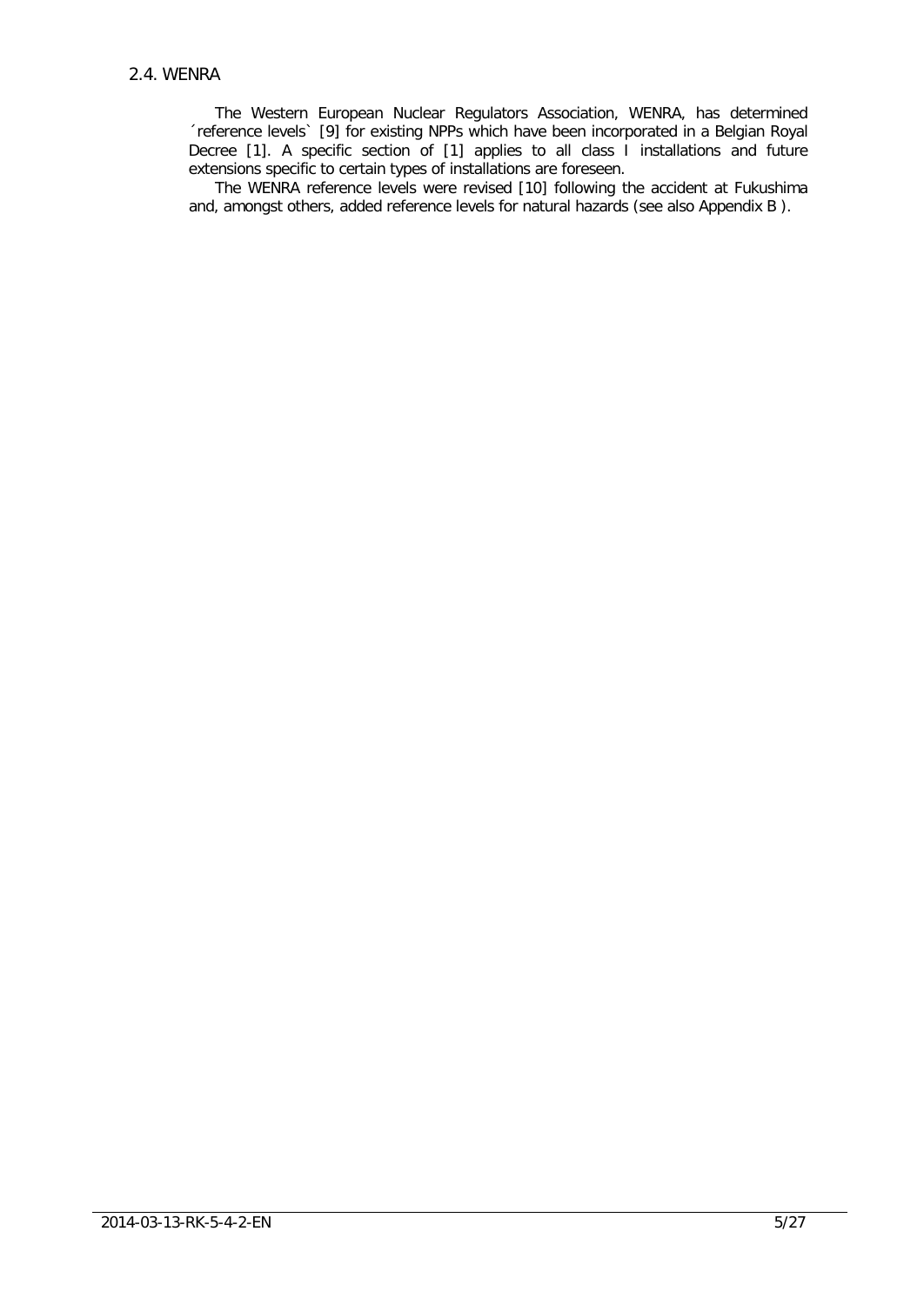## <span id="page-6-0"></span>**3. Guidance and expectations**

#### <span id="page-6-1"></span>3.1. Objective and scope of the hazard assessment

The guideline on the safety demonstration of new class I nuclear installations [\[11\]](#page-16-4) provides general guidance on the safety assessment, defence in depth, quantified safety objectives and the application of the graded approach for external hazards.

For this guideline on external flooding the following considerations are of specific relevance:

- The safety assessment for new class I nuclear installations should demonstrate that threats from external flooding are either removed or minimized so far as reasonably practicable;
- An external flooding considered in the design basis of the plant should not lead to severe accident (Objective SO2);
- Severe accidents resulting from external flooding which would lead to early or large releases should be practically eliminated (Objective SO3). For that reason, rare and severe forms of external flooding need to be addressed in the overall analysis.

In line with the above considerations, this guideline will define two levels for the analysis of an external flooding:

- EFL-1: level 1 external flooding;
- EFL-2: level 2 external flooding considered as rare and severe.

The hazard-specific worst-case consequences (see [\[11\]](#page-16-4) for details and definitions) will allow categorizing the installation into one four graded approach (GA). Depending on this categorization, the scope of the safety assessment for external flooding can be determined:

|          | Include in safety assessment? |                           |     |
|----------|-------------------------------|---------------------------|-----|
| GA       | EFL-1                         | margin assessment   EFL-2 |     |
| category |                               |                           |     |
|          | ves                           | ves                       | ves |
|          | ves                           | ves                       | no  |
|          | ves                           | no                        | no  |
|          | yes, but adapted              | no                        | no  |

For graded approach category 1 the EFL-1 hazard should be defined and analyzed with a severity set such that the exceedance frequency<sup>[2](#page-6-2)</sup> of the external natural hazard corresponds to a few percent's probability of exceedance during the lifetime of the facility (see further details in section [3.3.4\)](#page-12-0).

The hazards related to external flooding should be considered as an integral part of the safety demonstration. Threats from this hazard should either be removed or minimized as far as reasonably practicable for all relevant operating states of the installation.

This guide provides expectations by the regulatory authority on setting-up analysis for the design basis conditions EFL-1 and EFL-2. The guideline on the safety demonstration [\[11\]](#page-16-4) provides expectations on how these hazard levels are related to the overall safety objectives SO2 and SO3.

<span id="page-6-2"></span> $2$  the annual frequency of an event with a severity equal to or larger than a specified value.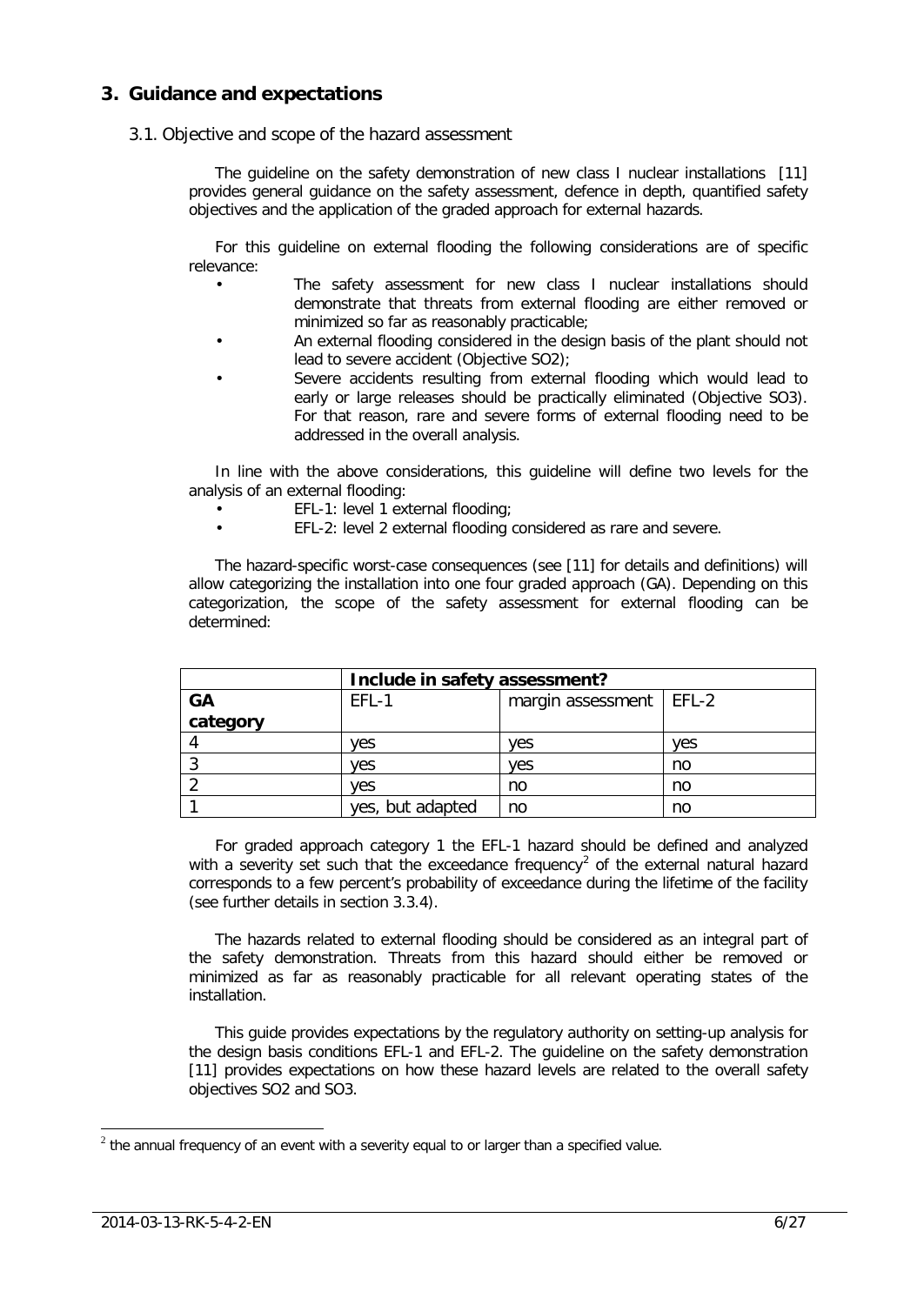#### <span id="page-7-0"></span>3.2. Hazard identification and site specific hazard characterization

The first step in addressing the threats from external flooding is to identify those threats that are of relevance to the installation under consideration. In order to achieve this, a structured process to identify sources and phenomena should be applied that is followed by a screening and a site specific hazard assessment.

#### <span id="page-7-1"></span>**3.2.1. Identification of external flooding hazards**

All hazards related to external flooding that might affect the site should be identified, including any related hazards. Justification should be provided that the compiled list of hazards is complete and relevant to the site.

The **identification** of external flooding hazards can be done by carrying out the following steps:

- Identify water sources that could lead or contribute to flooding at the site. Such identification contributes to the understanding of the hazard and may increase the effectiveness of the protection concept;
- Determine potential phenomena and combinations of phenomena acting on each of the identified water sources;
- Identify causal dependencies of natural events (not necessarily limited to flooding hazards) whose conjunction may go beyond the design basis parameters and/or impact on the accident sequence.

Complementary or as a confirmation, the local surroundings can be investigated for evidence of (pre)historical evidence of flooding(s).

As a starting point for the identification, the following list of potential **sources** of water can be considered:

- Seas;
- Water courses (streams, rivers and canals);
- Natural reservoirs such as lakes;
- Man-made reservoirs such as artificial lakes, tanks, water towers and pipes (outside of buildings hosting safety relevant provisions);
- Rainfall;
- Groundwater.

The next step is to determine the **phenomena** that can act on the identified sources and thus contribute to the external flooding hazard for the site and its installations. The following non-exhaustive list should be considered:

- Storm surges:
- Waves:
- Tsunamis;
- Seiches (standing wave in an enclosed or partially enclosed body of water);
- Extreme on-site precipitation<sup>[3](#page-7-2)</sup>;
- High river flow rates (e.g. due to precipitation, snow melting, etc.)
- Sudden releases of water from natural or artificial storage.
- Water level rising caused by, for example, obstruction of a river channel by landslides or by jams caused by ice (including frazil ice), logs, debris or volcanic materials;
- Landslides or avalanches into water bodies;
- Waterspouts:
- Deterioration, failure, overloading or blockage of installations on the site or near site installations (e.g. canals, water retaining structures, water intakes, pipes and drainage systems);

<span id="page-7-2"></span> $3$  For extreme precipitation it is recommended to use a composite approach that captures precipitation with different durations (see appendix A.2.3 and [\[12\]](#page-16-11)).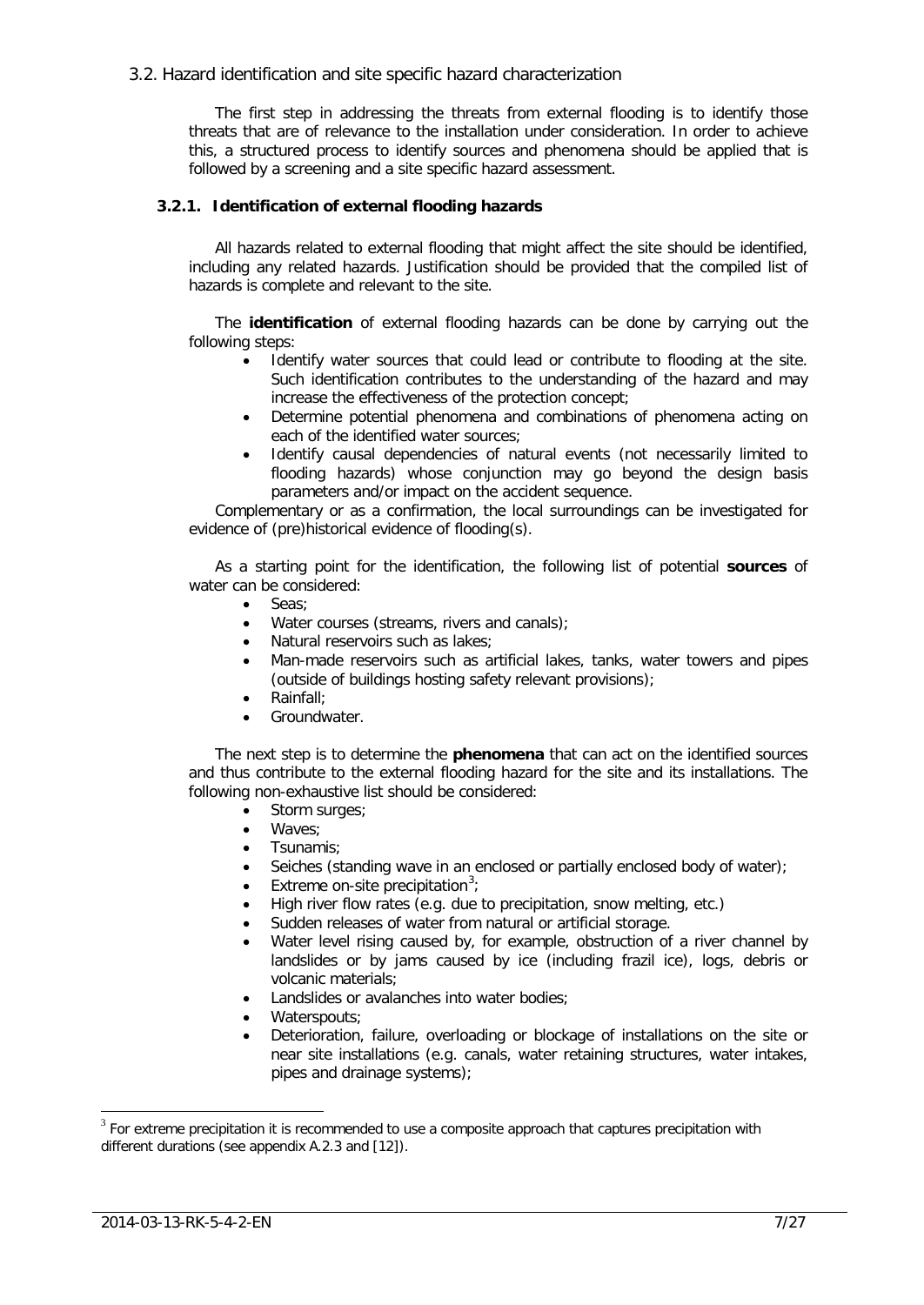- Swelling of water in a channel due to a sudden change in the flow rate; the origin may be natural, for example a tidal bore, or artificial, as in the case of closure of a hydroelectric plant;
- River channeling and diversions;
- Extreme variation of groundwater levels;
- Tides.

Frequently occurring phenomena also need to be identified. This includes phenomena such as springtides, seasonal river flooding, 'normal' precipitation, etc.

Many of these phenomena are directly triggered by or **causally connected** to another type of external hazard. The related occurrence of other external hazards may significantly impact on the severity of the resulting flood, the effectiveness of the flood protection measures and/or the accident sequence. Such influences should be addressed. Some examples of causally connected events and their triggering external events are:

- Extreme metrological conditions (see IAEA SSG-18 [\[6\]](#page-16-7)), e.g. a severe storm, may cause a flooding due to extreme precipitation. The severity of this flooding may be increased by wind-waves and/or surges and may also lead to other forms of damage for instance due to high winds and lightning or unavailability of e.g. external power;
- An earthquake (see IAEA SSG-9 [\[7\]](#page-16-12)) may cause a flooding due to a consequential tsunami but may also cause the failure of dams or the diversion of water channels due to blockages and landslides. In addition, an earthquake may lead to other forms of damage or loss; for instance: the partial collapse of buildings and structures as well as the unavailability of external power or the heat sink.

#### <span id="page-8-0"></span>**3.2.2. Screening**

The flooding hazards identified as potentially affecting the site or its installations can be screened out on the basis of being incapable of posing or contributing to a physical threat. Care should be taken not to exclude hazards which in combination with other hazards have the potential to pose a threat to the installation.

Such screening should focus on the **physical possibility** that a phenomenon occurs at or near the site rather than the physical threat that it poses. Frequently occurring phenomena would normally not lead to a hazard by themselves, but should not be screened out, because, given their more frequent occurrence, they may occur during one of the more rare phenomena and thus contribute to the resulting flooding hazard. For example, a spring tide should by itself not be able to pose a threat to a site, however, for coastal sites it should not be screened out because it may occur in conjunction with another phenomenon, e.g. storm surge, and lead to elevated flood levels.

The screening process should be based on conservative assumptions and the arguments in support of the screening process should be justified. Underlying arguments, notably for screening out a phenomenon, should be justified.

Typical examples of phenomena that can be screened out depending on the location of the site are:

- Flooding caused by failure of a dam for a site not located near a river with such structures (note however that the possibility for a blockage of the river cannot be screened out on this basis);
- Flooding caused by a tsunami for a site located at a sufficiently large inland distance and/or altitude;
- Springtides for a site located at a sufficiently large inland distance and/or altitude.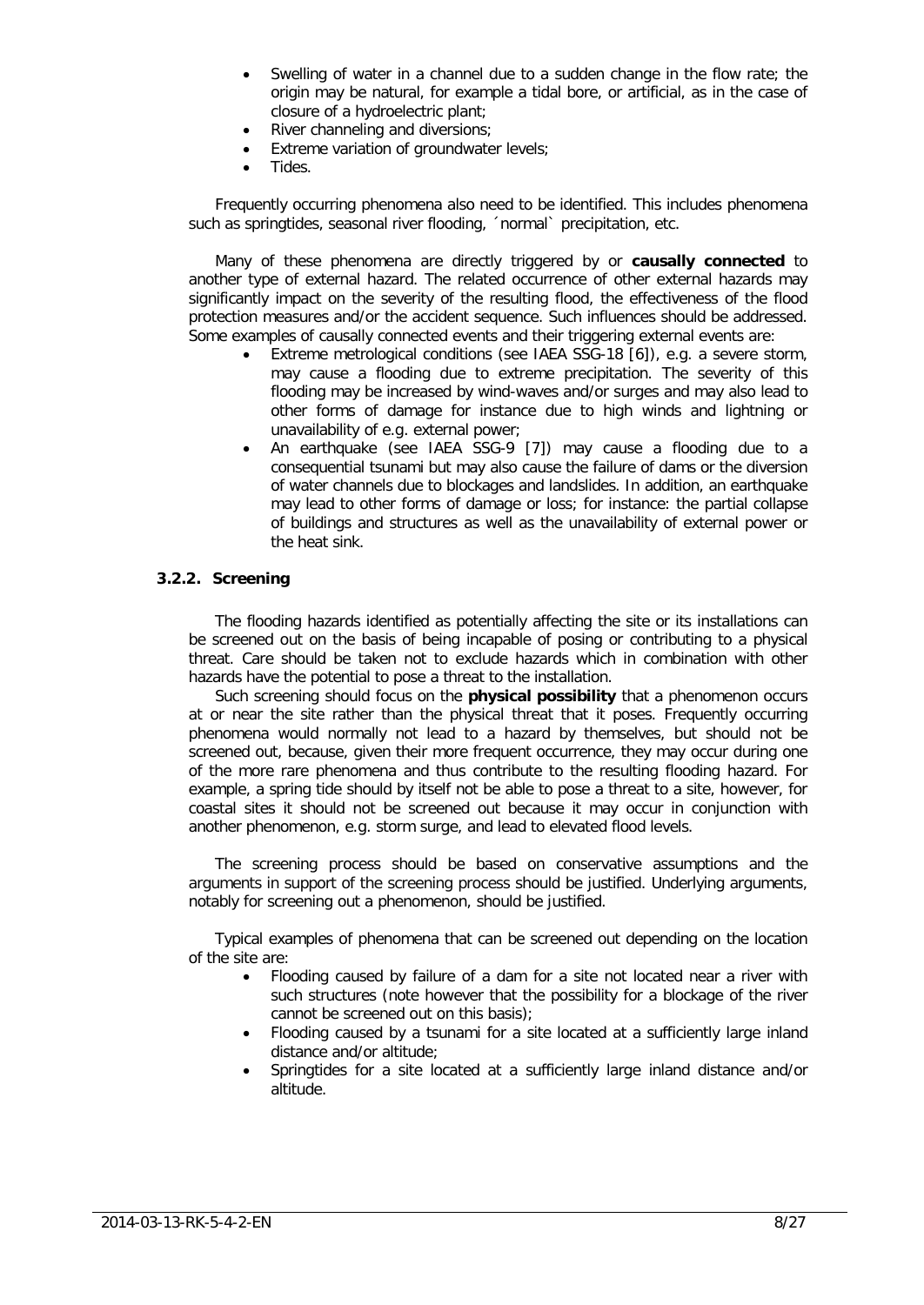#### <span id="page-9-0"></span>**3.2.3. Sources and extent of data**

All relevant data should be included in the site specific hazard assessment and the extent of the data should be large enough, if necessary beyond national borders, to include all the features and areas that could be of significance. IAEA SSG-18 [\[6\]](#page-16-7) §3 paragraphs 3.27 to 3.40 provide an extensive overview of data that should be considered as **input data** to the site specific hazard assessment and in relation to the specific phenomena involved. The several different phenomena involved require sets of data that differ strongly in their nature and extent, for example:

- data for precipitation need to be obtained for a representative area around the site including areas from which water can be transported to and from the site ('run-off area');
- data for potential blockage of riverbeds may require examination of riverbeds, upstream and downstream, as well as its local surroundings;
- data for tsunamis may require assessing (localized) triggering events at vast distances such as earthquakes and volcanos, regional (historic) evidence for the occurrence of tsunamis and any local amplification caused by the coastline configuration.

Data may consist of recorded (instrumental) data and historical data. Recorded data should at least include:

- precipitation intensities and durations;
- groundwater levels;
- sea levels;
- river levels and/or flow rates.

Particular attention should be given to extending the available data beyond recorded (instrumental) data. Such **historical data** may be obtained from geological evidence (e.g. for landslides, tsunamis, extreme river discharge, etc.) and should be examined, and extended when practicable, to identify historical extreme events and trends, and to confirm occurrence frequencies and intensities of extreme events. Not all historical data are of relevance for current hazard assessment and may need to be corrected or even discarded on the basis of known historic changes that have affected the potential flood severity.

#### <span id="page-9-1"></span>**3.2.4. Site specific hazard assessment**

An important part of the site specific hazard assessment is the probabilistic characterization of hazards and the underlying phenomena. This is done through severity-frequency curves that relate the severity<sup>[4](#page-9-2)</sup> of a certain hazard to its expected occurrence frequency. It is expected that a probabilistic assessment is carried out for each frequently occurring phenomenon. To the extent practicable, effort should be made to extend the range of probabilistic assessments to lower probabilities. However, it is also realized that deterministic approaches must be used for those phenomena and occurrence probabilities for which insufficient data and/or knowledge exists so that the application of the probabilistic assessment would introduce large uncertainties in the occurrence frequency and/or the consequences of a hazard.

To allow for using both probabilistic and deterministic characterization alongside and to facilitate combining several hazards into parameters for EFL-1 and EFL-2 scenarios, the following different frequency domains<sup>[5](#page-9-3)</sup> are used in this quide:

<span id="page-9-2"></span>Severity refers to the notion of a scale that is used to characterize a phenomenon. For different phenomena different severities may be used. In addition, a single phenomenon can sometimes be characterized by several severities (e.g. precipitation can be characterized by the amount of rain falling per unit of time and by the total duration on the rainfall). Finally, severity is not necessarily directly related to one of the main design basis parameters and a site specific assessment (e.g. through simulations) is usually necessary to translate a severity in useful design basis parameters.

<span id="page-9-3"></span> $<sup>5</sup>$  Note that this is a local definition of frequency domains which does not apply beyond this quidance.</sup>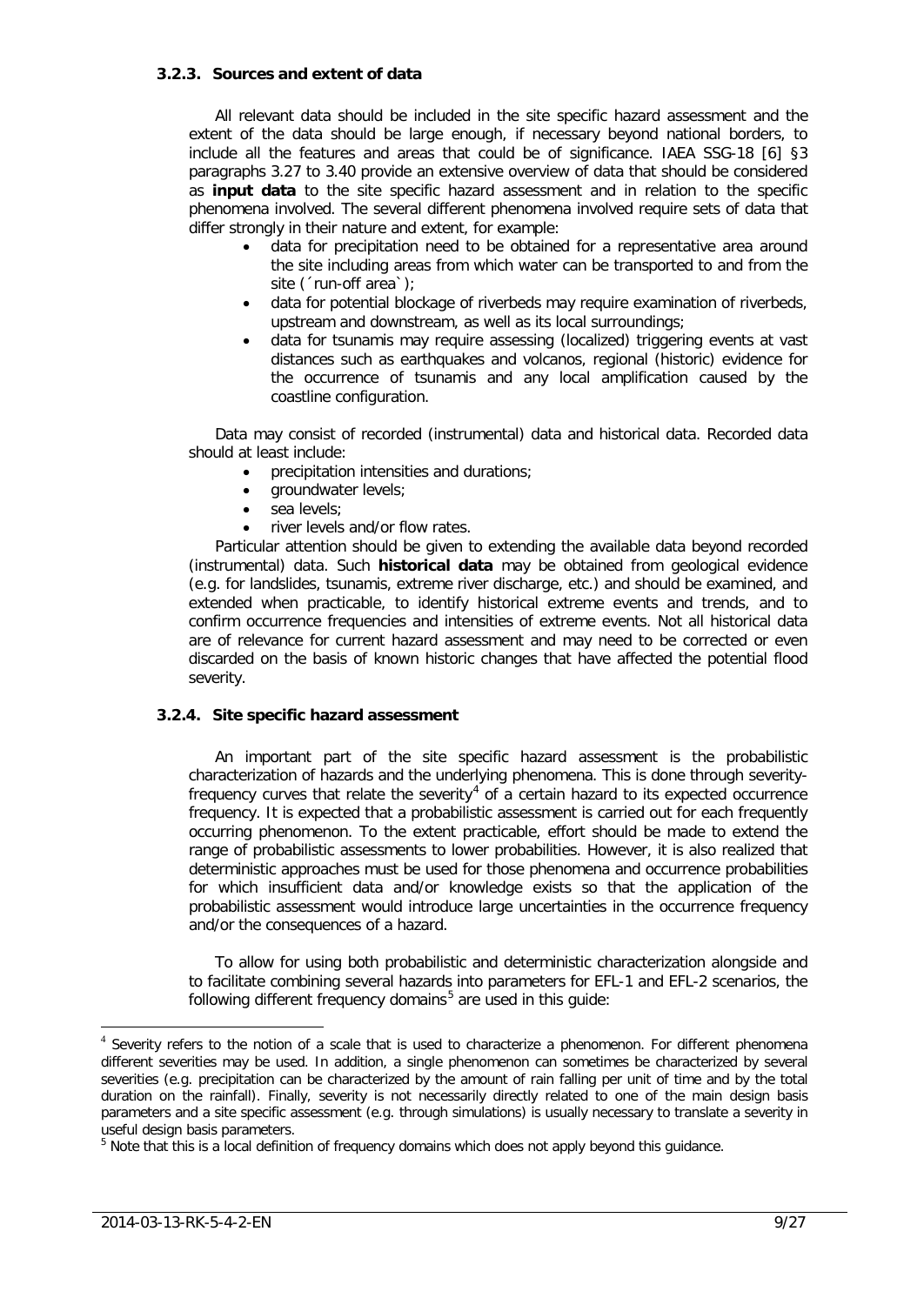- Frequent: occurring with frequencies higher than  $10^{-2}/year$  (i.e. corresponding to an occurrence during the lifetime of the installation);
- Infrequent: occurring with frequencies between  $10^{-2}/year$  and  $10^{-4}/year$  (i.e. corresponding, arguably, to an occurrence during recorded history);
- Rare: occurring with frequencies (much) lower than  $10^{-4}/year$ .

For all hazards that have not been screened out, a site specific hazard assessment should be performed that aims to produce a relationship between the hazard severity (e.g. magnitude and duration) and exceedance frequency, where practicable. This assessment should be based on probabilistic and deterministic elements. IAEA SSG-18 [\[6\]](#page-16-7) §2 paragraphs 2.31-2.36, §4 and §5, provide several expectations, examples and considerations for the application of **probabilistic and/or deterministic** methods to external flooding including the necessary input data and the treatment of uncertainties.

A probabilistic assessment should be carried out for each frequently occurring phenomena (i.e. occurring with a frequency higher than  $10^{-2}$  per year) and this probabilistic assessment should result in phenomena specific **severity-frequency curves** with the severity expressed in the strength of a specific parameter associated to the phenomena (e.g. magnitude for a tsunami triggered by an earthquake, wind speed for storm surge, millimeters of precipitation, duration of precipitation). To the extent practicable, effort should be made to extend the severity-frequency curve to lower probabilities notably the infrequent domain (between  $10^{-2}$  and  $10^{-4}$  per year).

Deterministic approaches should be used for those phenomena and occurrence probabilities for which insufficient data and/or knowledge exists so that the application of the probabilistic assessment would introduce large uncertainties. Such deterministic approach, resulting in a phenomena specific **maximum credible severity**, should consist of postulating a maximum severity of a phenomena for a certain occurrence frequency (infrequent and/or rare as needed) and justifying that the maximum credible severities and the associated occurrence frequency (i.e. the classification as either  $\int$ infrequent or as  $\int$ rare  $\int$ ) are conservative $\int$ <sup>[6](#page-10-0)</sup>.

At this stage of the characterization, phenomena for which the severity of a hazard increases disproportionally with a decrease of the occurrence frequency above a certain threshold should be identified explicitly (**´threshold` phenomena**´). An example of such a phenomena are a potential dam failure (no contribution to the hazard in its most likely intact state and a very significant contribution once the dam fails typically at a very low likelihood) or the potential occurrence of infrequent weather patterns that lead to significantly increased precipitation rates (e.g. such as the El Niño Southern Oscillation in the Pacific Ocean).

All underlying data, assumptions and conservatisms that are used for the assessment should be clearly identified and justified and **uncertainties** affecting the results of the assessments should be quantified and should be properly accounted for. The justification should include expert opinion on the use of input (data, models, etc.) as well as the results of the assessment (see also SSG-18 [\[6\]](#page-16-7) para. 11.15-11.17).

In addition, consideration should be given to performing a sensitivity analysis aimed at identifying parameters that have a large influence on the outcome. Influential parameters should subsequently be subjected to substantial validation of their representativeness or be set to a conservative value.

Special consideration should be given to hazards that may change with time, due to potential **non-stationary characteristics** of the associated natural phenomena, and, when relevant, be made subject of a sensitivity study. A period of twice the projected lifetime of the installation can be taken as the period over which non-stationary characteristics are studied. Potential changes are for example (see IAEA SSG-18 [\[6\]](#page-16-7) §8):

<span id="page-10-0"></span> $6$  This may consist of a best-estimate plus uncertainty.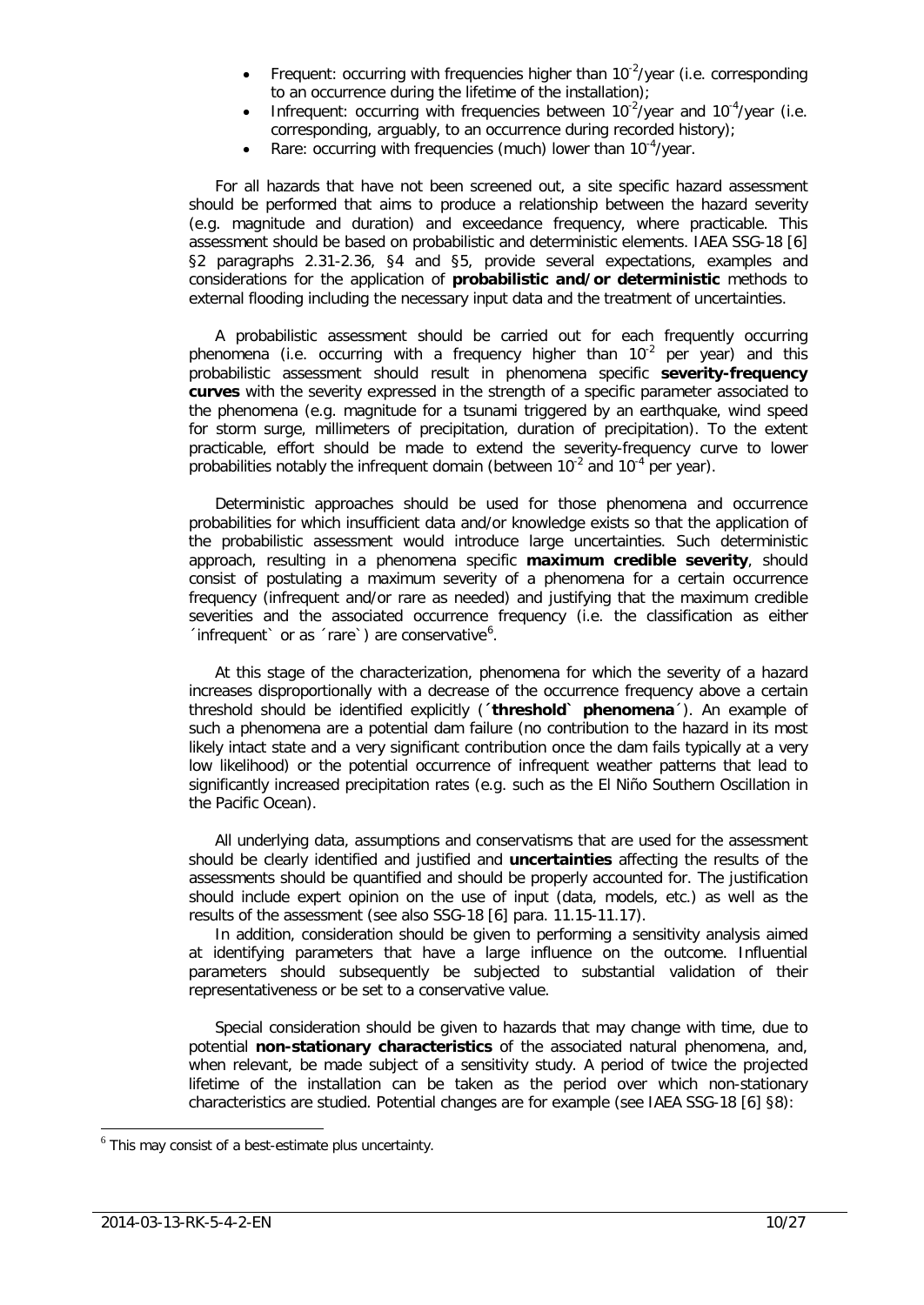- Climate change which may affect the frequency and intensity of severe weather and may also increase the sea water level;
- Physical geography changes such as:
	- Deforestation or other changes in land usage that may reduce the amount of precipitation that is locally kept or decrease the time delay between the moment that precipitation starts and its run-off in waterways;
	- Changes in the management of waterways or coastal defenses against storm surge:
	- Natural changes in waterways (e.g. river course alteration due to erosion or sedimentation);
	- Land subsidence due to gas or oil extraction or other sub-surface activities like CO2-storage.
- Other human-induced changes in waterways and/or reservoirs of water.

One of the results of the site specific hazard assessment in addition to the hazard frequency curves, should be a summary table with the following information: hazard, its severity in the frequent domain, the infrequent domain and the rare domain, potential for threshold effects and its susceptibility to non-stationary effects (see also appendix A.1).

#### <span id="page-11-1"></span><span id="page-11-0"></span>3.3. Definition of level 1 external flooding - EFL-1

#### **3.3.1. Design basis parameters**

Design basis parameters should be defined for each design basis event taking due consideration of the results of the site specific hazards assessments and underlying models. The design basis parameter values should be developed on a conservative basis. The main design basis parameters are:

- water level and/or flow rate;
- wave height and wave run-up (if relevant);
- static and dynamic pressures (including hydrostatic uplifting forces);
- additional loads due to debris and sediments.

#### <span id="page-11-2"></span>**3.3.2. Multiple EFL-1 scenarios**

Since the main parameters may not necessarily all reach a maximum threat level in a single EFL-1 scenario and given the differences in the several phenomena involved, consideration may need to be given to defining **multiple EFL-1 scenarios** depending on how the different design basis parameters are related to the different site specific hazards. For instance a scenario in which high water levels are caused by extreme on-site precipitation may need to be treated separate from a scenario in which the effects of dynamic pressures and debris loading are caused by the overflowing of a river. Another example could be hydrostatic uplifting forces by abnormal ground water levels, which, when compared to other site specific hazards, could pose significantly different challenges to the installations.

Combining everything into a single EFL-1 scenario might lead to excessive and unnecessary demands for the design and its protection measures, however, when combined effects cannot be excluded then they should be accounted for in a single EFL-1 scenario. For each EFL-1 scenario it should be stated which of the design basis parameters is maximized (or, if applicable, minimized).

Translating the severity of a hazard or hazard combination in order to yield the appropriate design basis parameter(s) may not be a straightforward process and may require suitable meteorological and/or hydrological models as well as a consideration of the accuracy and quantity of the underlying data.

#### <span id="page-11-3"></span>**3.3.3. Hazard combinations**

An EFL-1 scenario should be based on the site specific hazard assessment and such a scenario should be defined by an appropriate conjunction of several of these external flooding hazards: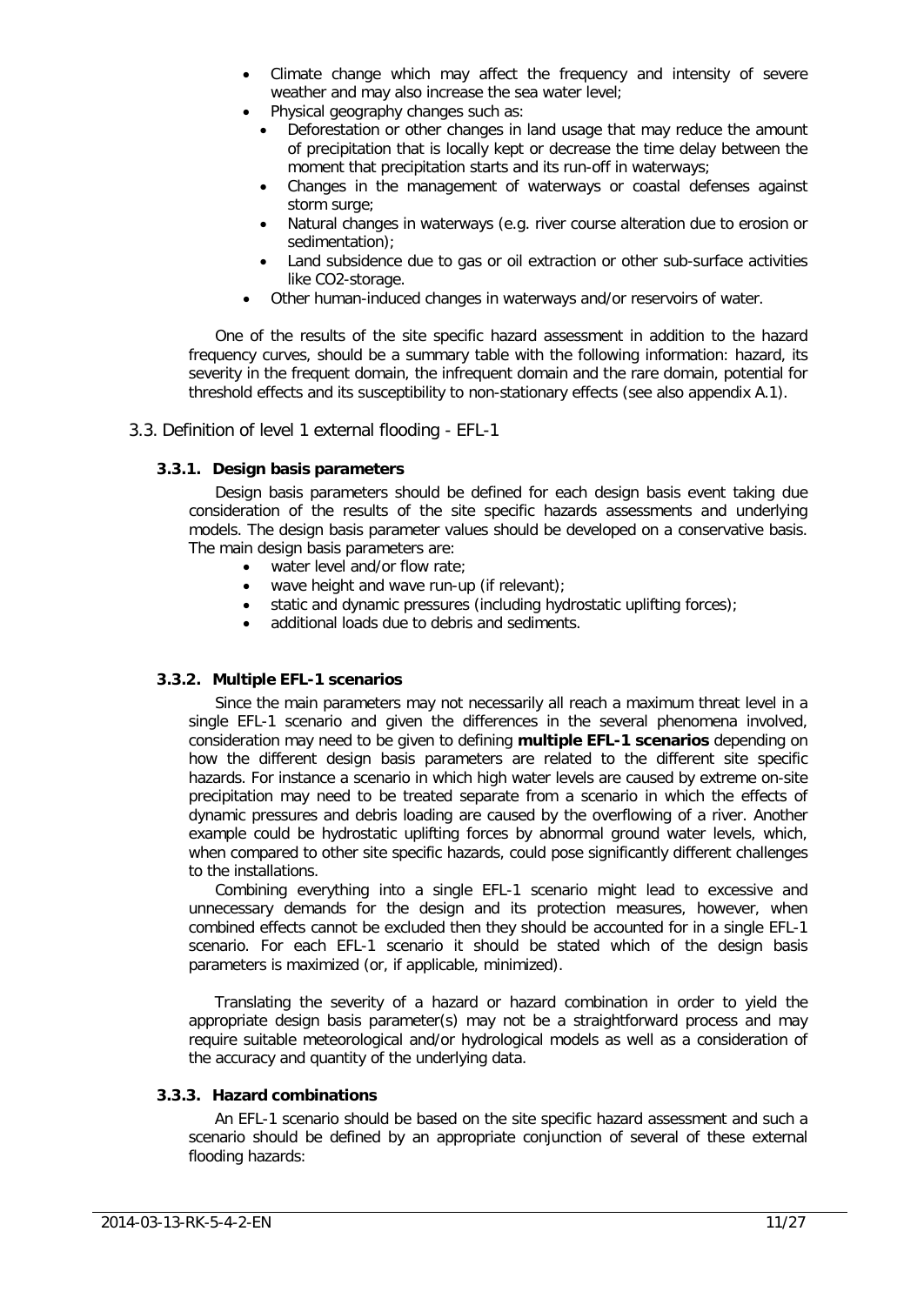- an infrequent site specific hazard and
- all causally connected hazards and
- a non-causally connected but frequent hazard or
- a non-causally connected, infrequent hazard with such long-lasting flooding consequences that the normalized occurrence frequency would be a frequent event<sup>[7](#page-12-1)</sup>.

Combinations of events can be excluded if they do not produce a combined effect on the safety of the installation or if they cannot physically occur simultaneously.

Typical examples of hazard combinations could be:

- for coastal sites:
	- o storm surge (infreq.) + wind-waves and extreme precipitation (causally connected) + spring tide (not connected but frequent);
	- o tsunami (infreq.)+ spring tide (not connected but frequent).
- for river sites:
	- $\circ$  extreme precipitation (infreq.) + run-off (causally connected) + annual maximum river level (not connected but frequent; e.g. due to snow melt);
	- o extreme river flow rate (infreq.)+ precipitation on-site (causally connected)+wind-waves (not connected but frequent);
	- o dam failure (infreq.)+ annual maximum river level (not connected but frequent).

Appendix [A](#page-17-0) provides several examples of how an EFL-1 scenario can be determined and justified.

#### <span id="page-12-0"></span>**3.3.4. Exceedance frequency limit**

The annual exceedance frequency of each of the EFL-1 scenarios should not be higher than 10<sup>-4</sup>/year.

To determine the exceedance frequency of a scenario that consists of a combination of hazards, a straightforward multiplication of the underlying exceedance frequencies can be applied only for hazards that are not causally connected; a correction is necessary in case the hazards are correlated. Rather than trying to determine the exceedance frequency of a combination of hazards, it is suggested to proceed (conservatively) by first selecting the severity of the infrequent hazard that meets the exceedance frequency limit with sufficient confidence and then adding the contributions of the causally connected and more frequent hazards.

The acceptability of each EFL-1 scenario should be based on a sufficiently high confidence level on the exceedance frequency limit. A 95% confidence that the selected EFL-1 scenario will not occur with a frequency larger than  $10^{-4}/year$  is recommendable.

For graded approach category 1, see the application of the graded approach provided on page [6](#page-6-1) and [\[11\]](#page-16-4), the exceedance frequency of the EFL-1 hazard can be set to correspond to a few percent probability of exceedance during the lifetime of the facility.

If it is not possible to accurately determine the exceedance frequency, then an EFL-1 scenario should be chosen such that the estimated exceedance frequency of the relevant design basis parameters is justifiably less frequent than the exceedance frequency limit of 10<sup>-4</sup>/year. As part of such justification, use can be made of expert judgments in combination with large and identifiable conservatisms.

See appendix A.2 for an extensive example on defining and justifying EFL-1 scenarios and checking the exceedance frequency limit criterion.

<span id="page-12-1"></span> $7$  To account for the duration of the consequences caused by such a hazard, the normalized occurrence frequency is found by multiplying the occurrence frequency by the duration of the consequences in days. For an infrequent flooding, say 5 10<sup>-3</sup> per year, that lasts 10 days the normalized occurrence frequency is 5 10<sup>-3</sup>x10/1=5 10<sup>-2</sup> per year, which falls in the frequent domain rather than the infrequent domain.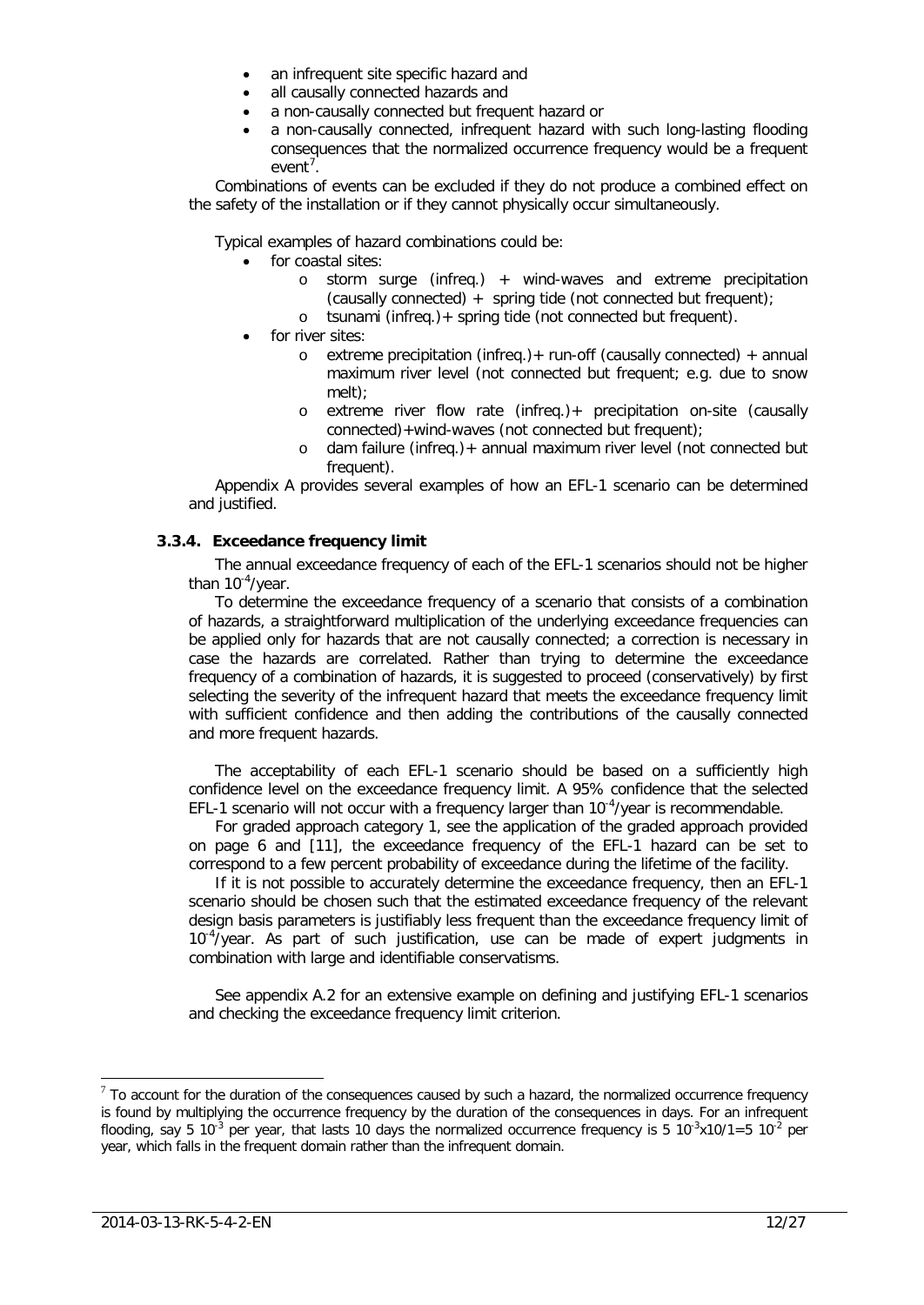#### <span id="page-13-0"></span>**3.3.5. Historical check**

Historical evidence, to the extent available, see [§3.2.3,](#page-9-0) should be used to confirm that the design basis parameters exceed those of the worst historical extreme event with sufficient margin.

#### <span id="page-13-1"></span>3.4. Consideration for the margin assessment

For graded approach categories 3 and 4, the safety assessment should also demonstrate the sufficiency of conservatism for accidents induced by EFL1 hazard. The margin is defined as the difference gap between the EFL1 hazard, and a hazard at which safety objective SO2 can no more be ensured even with use of a less conservative methods and assumptions.

The regulatory authority expects that as part assessing the margins in relation to the EFL-1 hazard, the applicant considers:

- reducing the exceedance frequency of the underlying hazard below that of EFL-1 (i.e. below  $10^{-4}$  /year), alternatively the severity of the underlying hazard can be increased;
- postulating the failure or limited performance of specific provisions that are part of the protection concept related to the EFL-1 scenario.

#### <span id="page-13-2"></span>3.5. Definition of level 2 external flooding - EFL-2

For graded approach category 4, the rare and severe external flooding EFL-2 needs to be defined and assessed.

#### <span id="page-13-3"></span>**3.5.1. Design parameters**

The main design parameters of an EFL-2 scenario are similar in nature, not value, to the design parameters for EFL-1 (see [§3.3.1\)](#page-11-1).

#### <span id="page-13-4"></span>**3.5.2. Hazard combinations**

An EFL-2 scenario should be defined by the conjunction of several site specific hazards depending on their occurrence frequency and/or duration:

- a rare site specific hazard or a combination of two infrequent site specific hazards,
- all causally connected hazards and
- a non-causally connected but frequent hazard or
- a non-causally connected, infrequent but long-lasting hazard.

The EFL-2 parameters may be best-estimate taking into account the related uncertainties according to the state of knowledge.

Combinations of events can be excluded if they do not produce a combined effect on the safety of the installation or if they cannot physically occur simultaneously.

Typical examples of EFL-2 combinations could be:

- for coastal sites:
	- o tsunami (rare resp. infreq)+ storm surge (freq. resp. infreq.)+ spring tide (freq.);
	- o storm surge (rare) + wind-waves and extreme precipitation (causally connected) + spring tide (not connected but frequent).
- for river sites:
	- $\circ$  dam failure (rare) + annual maximum precipitation and run-off (freq.);
	- o dam failure (rare)+ annual high river level (freq.);
	- o extreme river flow rate (rare resp. infreq.)+ precipitation on-site (causally connected)+wind-waves (freq. resp. infreq);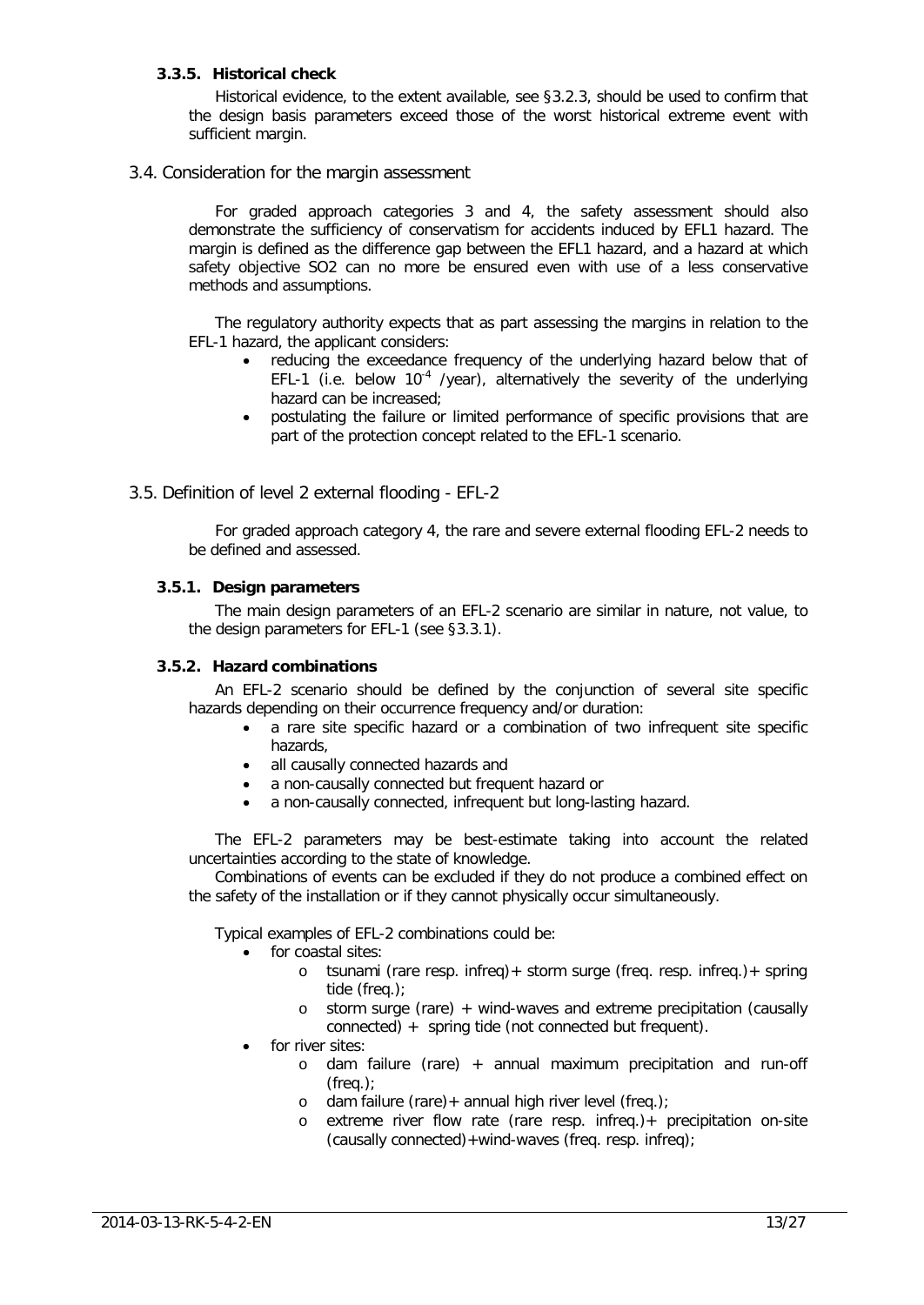$\circ$  extreme precipitation (rare) + run-off (connected) + extreme high river level (connected).

#### <span id="page-14-0"></span>**3.5.3. Verification of EFL-2**

Determining the appropriate EFL-2 hazard severity in relation to the exceedance frequency may not be a straightforward process. To the extent possible it should be checked that the exceedance frequency of the selected EFL-2 parameters is not higher than 10<sup>-6</sup>/year. If necessary, use can be made of expert opinion to establish that exceeding the selected EFL-2 parameters would indeed be rare. Appendix A.3 provides an example of determining and justifying an EFL-2 scenario.

## <span id="page-14-2"></span><span id="page-14-1"></span>3.6. Safety assessment for external flooding

#### **3.6.1. General scope**

The safety assessment of the EFL-1 and EFL-2 scenarios should consider all items important to safety related to the three safety functions [\[3\]](#page-16-5):

- control of reactivity,
- removal of heat from the reactor and from the fuel storage, and
- confinement of radioactive material, shielding against radiation and control of planned radioactive releases, as well as limitation of accidental radioactive releases.

This should include safety functions and safety provisions related to the storage of nuclear fuel and other large sources of radioactivity, all buildings and structures that host safety relevant provisions and all items important to safety that are not inside a building (e.g. dikes, dams, water intake, etc.).

#### <span id="page-14-3"></span>**3.6.2. Effects and conditions to be analyzed**

The safety assessment should determine the safety of the plant in response to the underlying conditions through the availability of the safety functions and consider the potential effects of an external flooding such as:

- water ingress resulting in submersion of equipment and their subsequent failure;
- water ingress resulting in changes of the reactivity of configurations of fissile materials (directly or through geometrical reconfigurations);
- dynamic effects affecting the availability of equipment and structural integrity of buildings including their foundation, for example, the erosion of embankments, banks and dykes, changes in the turbidity of the water and loading due to debris;
- impact of the flood on support functions, such as external electrical supplies, heat sink, telecommunications, accessibility etc.;
- effects on the availability of protective measures and any accident sequences due to correlated phenomena (such as lightning, high wind, earthquake).

Other effects related to external flooding that should be analyzed to the extent relevant, are:

- sedimentation;
- erosion;
- liquefaction:
- (salt-)corrosion;
- fouling and blockage of intakes;
- wave period.

In addition and notably for the purpose of defining preventive measures and accident mitigation provisions, the analysis should determine the following conditions in relation to the scenarios:

- flood duration;
- flood extent (i.e. including the surroundings of the site);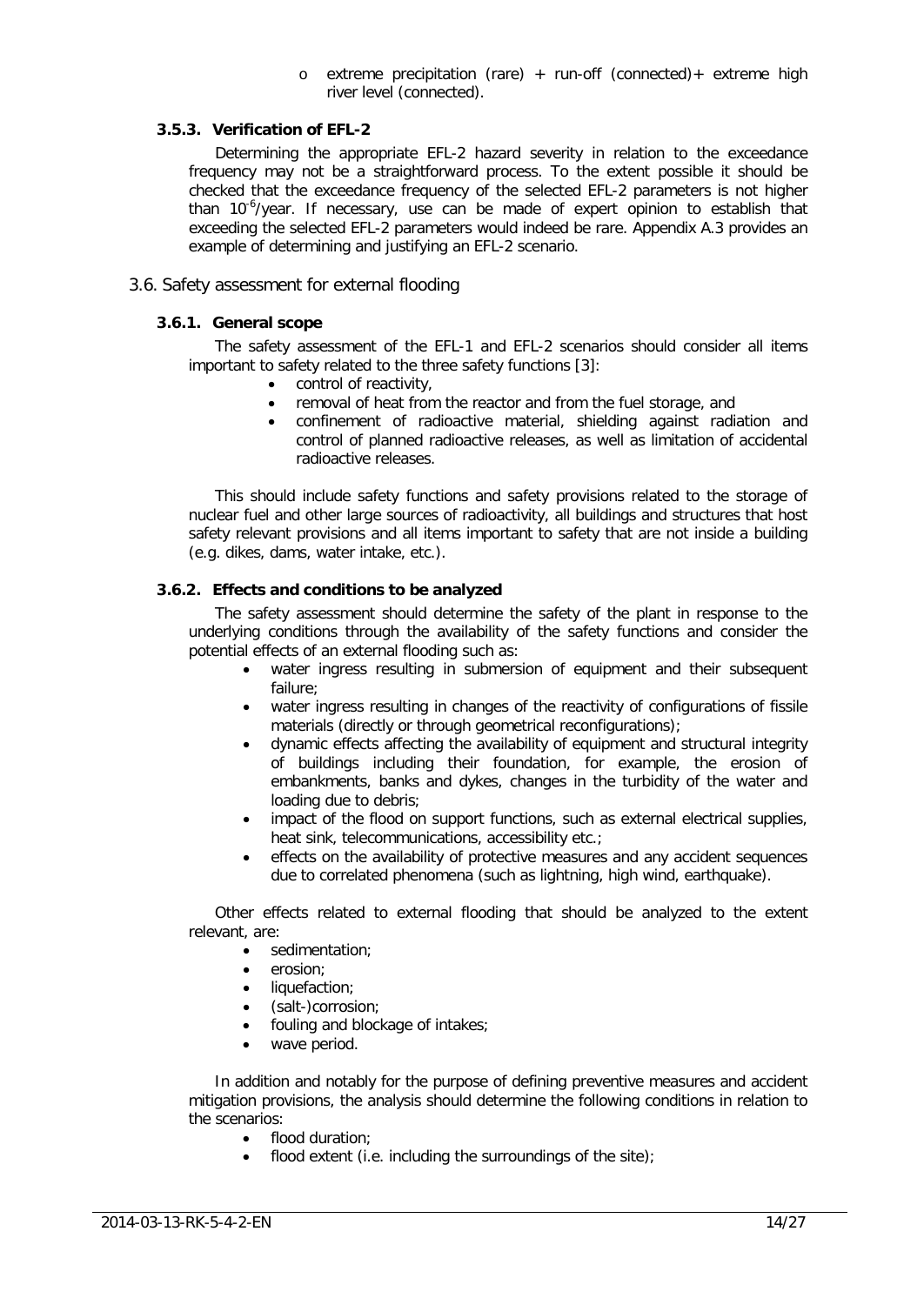- available warning time;
- site accessibility.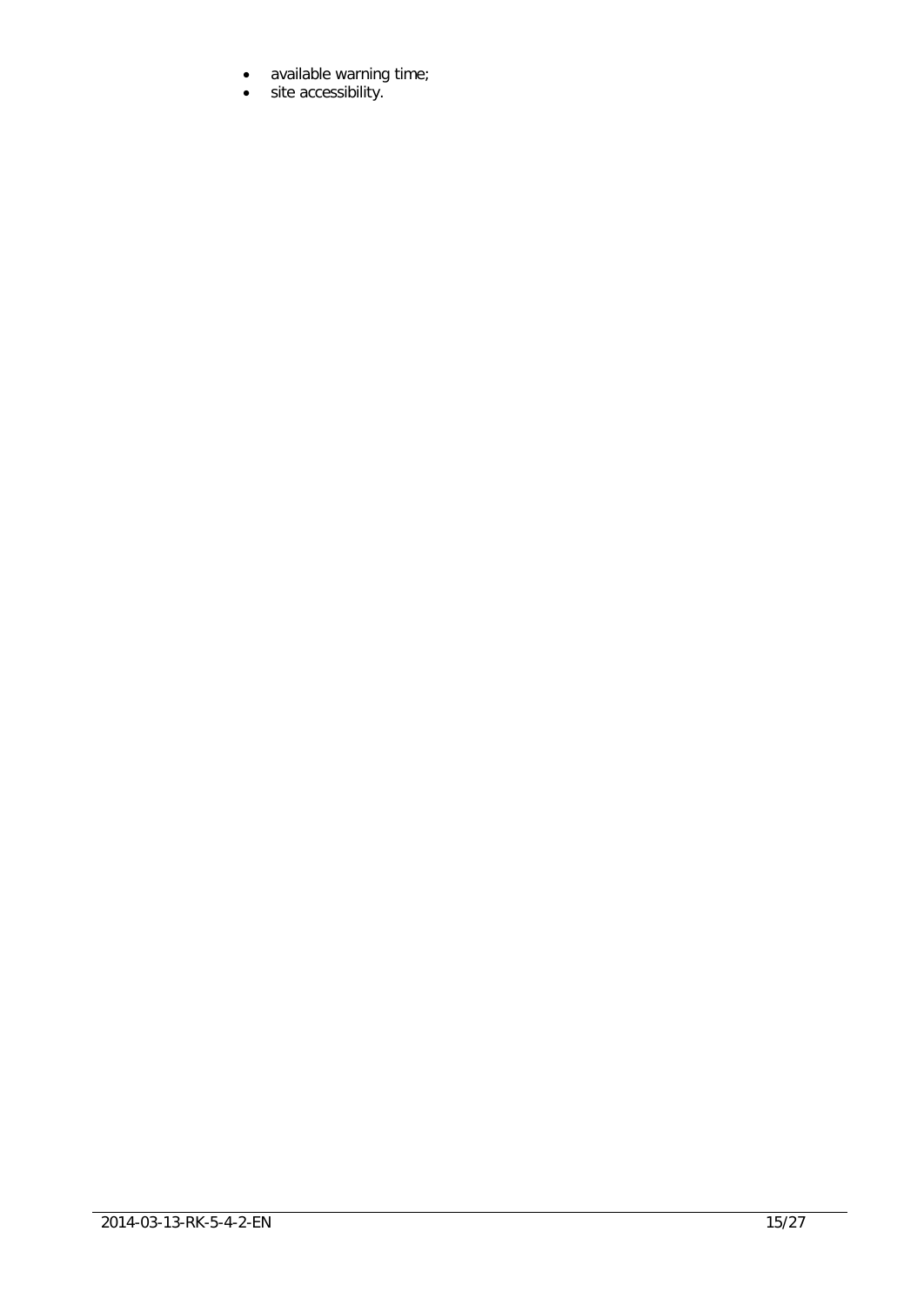## <span id="page-16-0"></span>**4. Summary**

This document provides guidance on the evaluation of the external flooding hazard and the subsequent assessment in the design of new nuclear class I facilities.

This document builds on national regulations and international practices and aims to ensure that the potential consequences of external flooding are adequately prevented or managed by design. In addition, applying the guideline will ensure completeness and uniformity in the assessment of external flooding hazards.

## <span id="page-16-1"></span>**5. References**

- <span id="page-16-3"></span>1. Belgisch Staatsblad Ed. 5 21/12/2011, Koninklijk Besluit houdende veiligheidsvoorschriften voor de kerninstallaties, 30 November 2011,
- <span id="page-16-2"></span>2. Council of The European Union, Council Directive 2014/87/EURATOM, 8 July 2014
- <span id="page-16-5"></span>3. IAEA, Site evaluations for nuclear installations, Safety Requirements N° NS-R-3, 2003
- <span id="page-16-6"></span>4. IAEA, Safety of Nuclear Power Plants: Design, Specific Safety Requirements N° SSR-2/1, 2012
- <span id="page-16-8"></span>5. IAEA, External Events Excluding Earthquakes in the Design of Nuclear Power Plans, Safety Guide N° NS-G-1.5, 2003
- <span id="page-16-7"></span>6. IAEA, Meteorological and Hydrological Hazards in Site Evaluation for Nuclear Installations, Specific Safety Guide N° SSG-18, 2011
- <span id="page-16-12"></span>7. IAEA, Seismic hazards in site evaluation for nuclear installations, Specific Safety Guide N° SSG-9, 2010
- 8. IAEA, Development and Application of Level 1 Probabilistic Safety Assessment for Nuclear Power Plants, Specific Safety Guide N° SSG-3, 2010
- <span id="page-16-9"></span>9. Western European Nuclear Regulators Association, Reactor Harmonization Working Group, Reactor Safety Reference Levels, January 2008
- <span id="page-16-10"></span>10. Western European Nuclear Regulators´ Association, Reactor Harmonization Working Group, Safety Reference Levels for existing Reactors, 24 September 2014
- <span id="page-16-4"></span>11. FANC, Guideline - Safety demonstration of new class I nuclear installations - Approach to Defence-in-Depth, radiological safety objectives and application of a graded approach to external hazards, FANC 2013-05-15-NH-5-4-3-EN, revision 0, 27 February 2015
- <span id="page-16-11"></span>12. G. Vaes, The influence of rainfall and model simplification on combined sewer system design, Thesis Katholieke Universiteit Leuven, 1999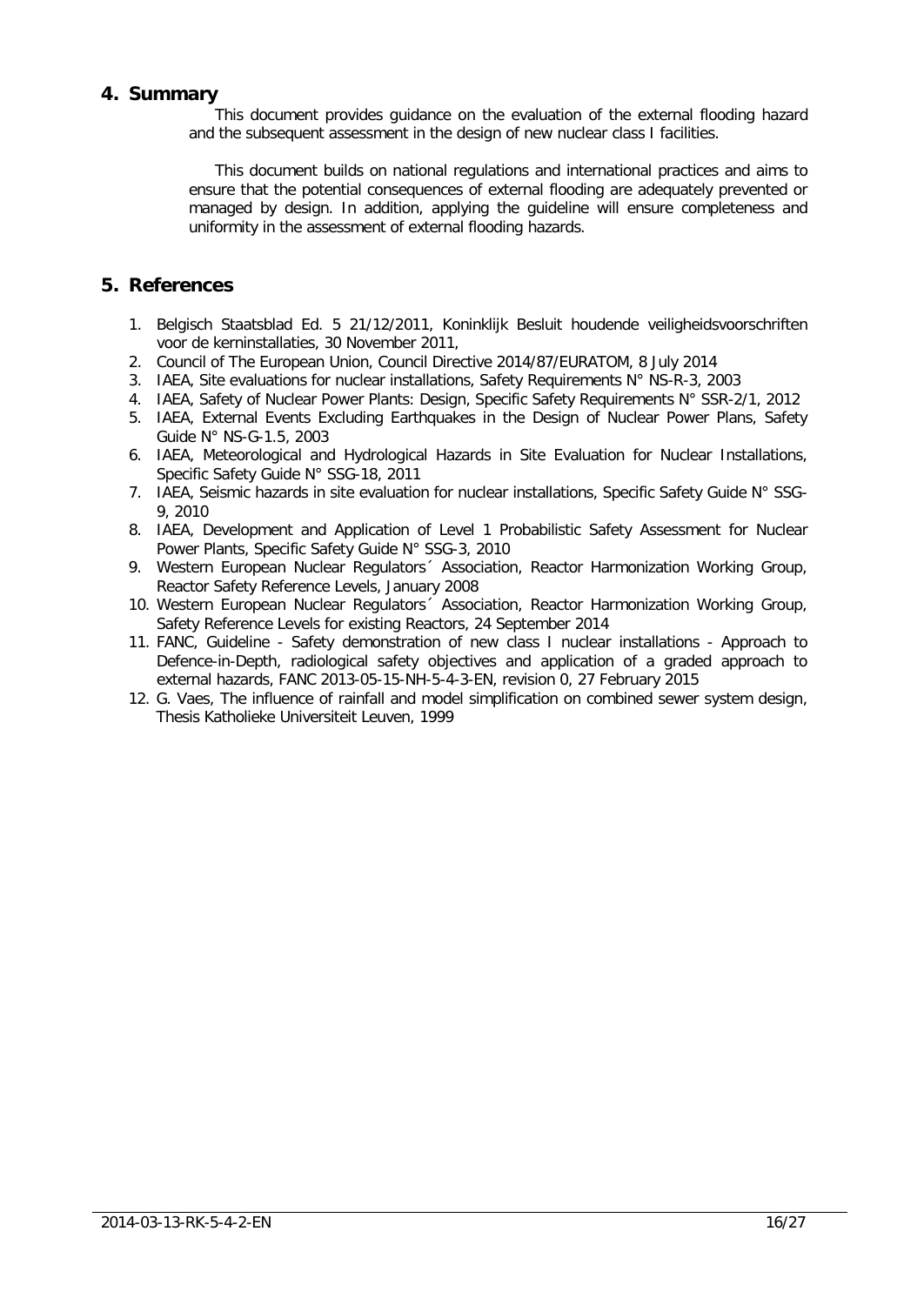# **A. Appendix: detailed example of application**

<span id="page-17-0"></span>This appendix will present examples of the several steps involved in the evaluation of the external flooding hazard and their subsequent assessment as presented in this guideline. All examples, sites, their data and any assumptions are entirely fictive and should not be used except in gaining insight in the expectations provided in the main contents of this guideline.

<span id="page-17-1"></span>A.1. Summary table of a screening and the site specific hazard characterization

Two sites are under investigation, site A is located near the sea and site B is located near a river and a small lake. After the initial hazard identification and the screening the main result are provided in the tables below:

| しいしょ                             |                           |                            |
|----------------------------------|---------------------------|----------------------------|
| Phenomena                        | Screened out?             | <b>Causally connected?</b> |
| Storm surges                     | No.                       | Precipitation,<br>extreme  |
|                                  |                           | weather, wind-waves        |
| Tsunami                          | No.                       | Earthquake, obstruction,   |
|                                  |                           | landslides                 |
| <b>Seiches</b>                   | Yes (open sea)            |                            |
| Extreme precipitation            | No.                       | Extreme weather            |
| Release from storage             | Yes (none nearby)         |                            |
| Obstruction of water body        | Yes (no river nearby)     |                            |
| Landslides/avalanches            | Yes (flat terrain)        |                            |
| Watersprouts                     | No.                       | <b>Extreme</b> weather     |
| Meandering of river              | Yes (no river nearby)     |                            |
| Groundwater                      | Yes (water table too low) |                            |
| Variation of level of water body | No: tides                 |                            |

#### Site A

#### $C<sub>th</sub> D$

| Phenomena                        | <b>Screened out?</b>                               | Causally connected?             |
|----------------------------------|----------------------------------------------------|---------------------------------|
| Storm surges                     | Yes (no sea)                                       |                                 |
| Tsunami                          | Yes (too distant)                                  |                                 |
| <b>Seiches</b>                   | No.                                                | Earthquake, extreme weather     |
| On-site extreme precipitation    | No.                                                | Extreme weather                 |
| High river flow rate             | No.                                                | wind,<br>On-site precipitation, |
|                                  |                                                    | waves                           |
| Release from storage             | No: dam failure                                    |                                 |
| Downstream obstruction of river  | No.                                                |                                 |
| Landslides/avalanches            | Yes (flat terrain)                                 | -                               |
| Watersprouts                     | Yes (no large water bodies nearby)                 | -                               |
| Meandering of river              | Yes (river channel stable)                         | -                               |
| Groundwater                      | No.                                                |                                 |
| Variation of level of water body | No:<br>seasonal<br>extreme<br>and<br>precipitation |                                 |

For site B, for each of the phenomena that was not screened out, a site specific hazard characterization was performed and a site specific hazard-frequency curve was generated for some phenomenon such as precipitation and river level variations. From these results the severity of each phenomena and for each frequency domain are derived and presented in the following table: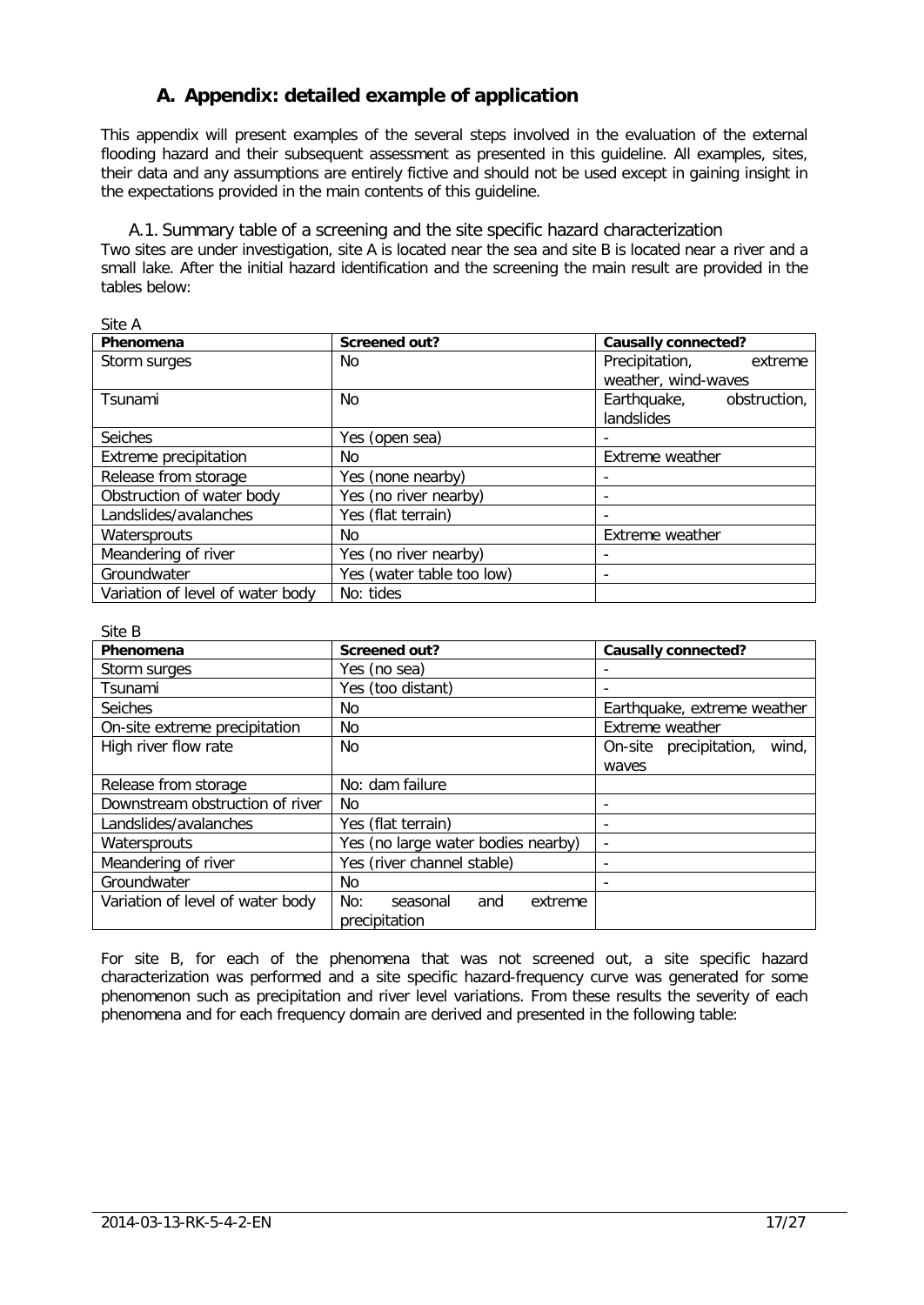| <b>Hazard</b>                         | Severity in<br>freq. domain | Severity in<br>infreq. Domain          | Severity in<br>rare domain      | Threshold?     | Non-stationary?                                                                  |
|---------------------------------------|-----------------------------|----------------------------------------|---------------------------------|----------------|----------------------------------------------------------------------------------|
| Precipitation<br>(long lasting)       | 5 mm/h for $3$<br>days      | $mm/h$ for 3<br>7<br>days MCS          | 8 mm/h for 3<br>days MCS        | N <sub>0</sub> | Climate change                                                                   |
| Precipitation<br>(peak sev.)          | 90 mm in 1 h                | 120 mm in 1 h                          | 130 mm in 1 h<br><b>MCS</b>     | <b>No</b>      | Climate change                                                                   |
| Seiche                                | $+1$ cm                     | $+1.5$ cm MCS                          | $+1.6$ cm MCS                   | <b>No</b>      | N <sub>0</sub>                                                                   |
| Wind waves                            | $+20$ cm                    | $+40$ cm                               | $+55$ cm                        | N <sub>o</sub> | N <sub>0</sub>                                                                   |
| Dam failure                           | $\Omega$                    | Partial<br>release<br>$MCS (+0.5/2 m)$ | Total<br>release<br>$MCS (+5m)$ | Yes            | Inadequate<br>Maintenance                                                        |
| Downstream<br>obstruction<br>of river | $\Omega$                    | $+0.5$ m MCS                           | $+1.5$ m MCS                    | Yes            | No.                                                                              |
| Ground<br>water                       | $-10/ + 20$ cm              | $-25/+45$<br>cm<br><b>MCS</b>          | $-40/+50$<br>cm<br><b>MCS</b>   | N <sub>o</sub> | Land subsidence.<br>depletion                                                    |
| Variation<br>0f<br>river level        | $+2$ m                      | $+2.5m$                                | $+3m$ MCS                       | <b>No</b>      | Climate<br>change,<br>deforestation<br>Waterway<br>management and<br>maintenance |

Values to which the label ´MCS` is added represent conservative estimates of the maximum credible severity resulting from a deterministic assessment for the indicated frequency domain. It is worth noting that in this table, the severity of each hazard is expressed in a different unit as appropriate for the specific hazard.

On the basis of the results of this site-specific hazard analysis, it is proposed to revisit the screening and screen out seiche as their potential effect on the site is negligible in relation to other more potent hazards. Similarly the contribution of wind-waves is, in this example, assumed to be included when relevant, but will not be explicitly considered in the following discussions.

#### <span id="page-18-1"></span><span id="page-18-0"></span>A.2. EFL-1

## **A.2.1. EFL-1 scenarios and parameters**

The next step in the example is to determine the EFL-1(s) for site B starting with deciding how many EFL-1s are introduced and for what purpose.

While taking a closer look at the hazards, it is realized that the effect of groundwater is of a totally different nature as the effects of the other hazards. Hence, one EFL-1 will be devoted solely to this hazard. The severity of this "EFL-1-a" is taken to equal that of severity in the rare domain, -40/+50 cm, because it is assumed that this can be accommodated by the design without any significant additional effort when compared to taking the severity corresponding to the infrequent domain.

The hazards related to precipitation, dam failure, downstream obstruction and natural variations of the water level of the river remain to be treated. Since meandering, channel diversion and run-off were excluded and precipitation beyond the site has an effect that is included in the (natural) variation of the river level, the remaining effect of precipitation is local (i.e. directly on site) whereas the other hazards all act through the rise of the level of the river. Since it is assumed that one of the design parameters is the elevation of the installations above the base level of the river, a second EFL-1 will be devoted to increases of the level of the river whereas a third EFL-1 will be devoted to precipitation.

In summary, the following EFL-1s are proposed:

- EFL-1-a: ground water variation;
- EFL-1-b: changes of river level;
- EFL-1-c: on-site precipitation.

The latter two are discussed in more detail in the next two subsections.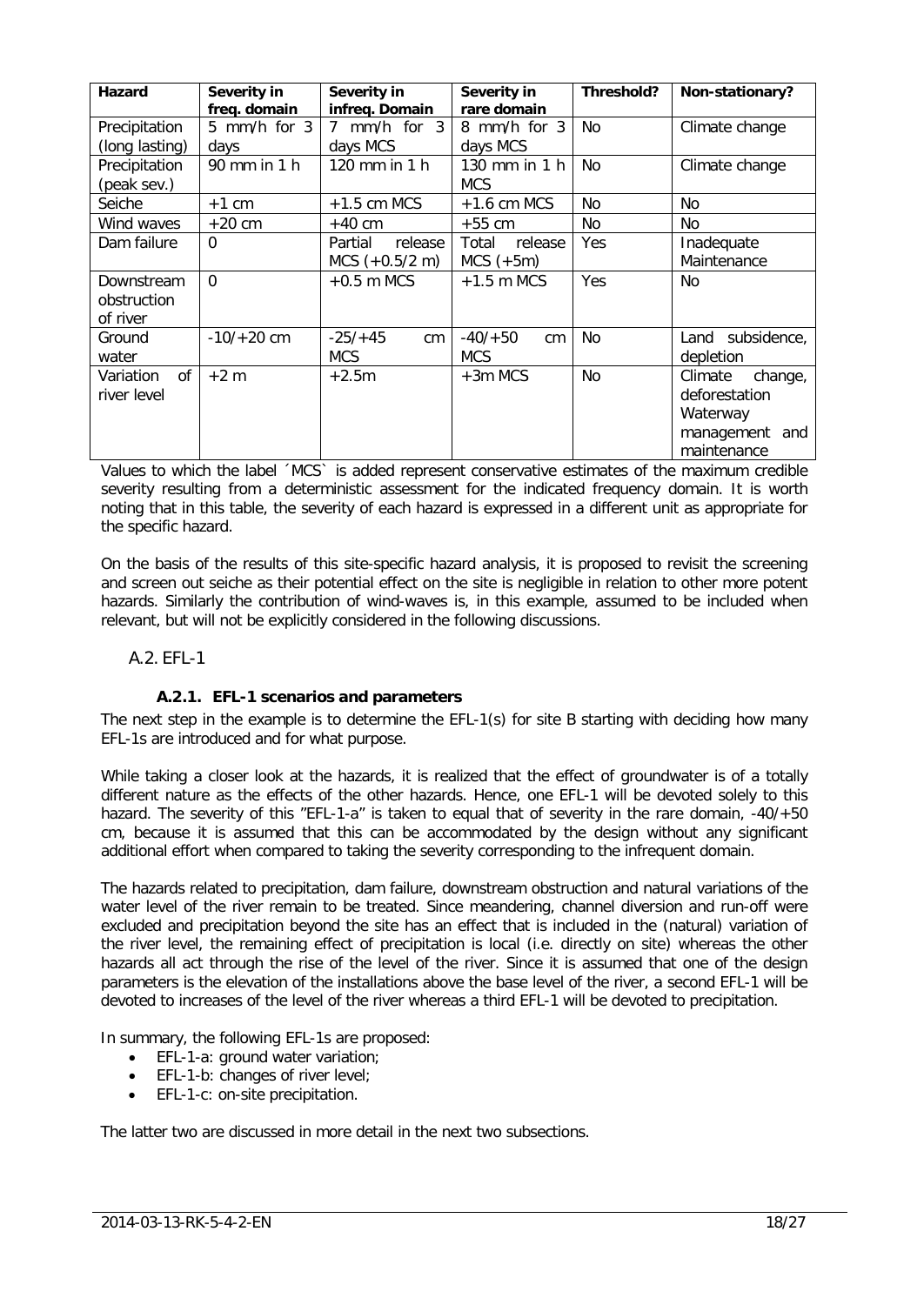## **A.2.2. EFL-1-b: changes of river level**

<span id="page-19-0"></span>EFL-1-b concerns the potentially more complex combination of several different hazards. The aim of this part of the example is to demonstrate how different phenomena can be combined into a single design basis event.

Firstly it is decided that the primary design basis parameter for EFL-1-b will be the level of the river, from which an extreme value for the static and dynamic pressures will be determined. Subsequently a model is constructed to model the river and the increase of its levels at the location of the site so that the several contributions can be combined. For simplicity here it is assumed that the contributions can be linearly added, i.e. a natural variation of the river level of 2 meter combined with the effect of an obstruction of 0.5 m results in a river level of 2.5 m.

The several hazards and their individual effect given in the summary table, are provided in more detail in the figure below (jumps and horizontal lines are caused by the use of probable maximum severities in a certain frequency domain).



<span id="page-19-1"></span>Figure 1.Detailed hazard curves for specific hazards.

In a straightforward approach for EFL-1-b it is observed that the hazard that is dominant in the infrequent domain is the natural variation (off-site precipitation, snowmelt, etc.), amounting to 2.5 meter for 10<sup>-4</sup> per year. No causally connected or unconnected but frequently occurring hazards are present, however, the not-causally connected but (potentially) long-lasting river obstruction for  $10^{-2}$ per year does give a contribution of 0.5 meter. This could lead to proposing a EFL-1-b with a river level of 3 meter with an exceedance frequency of about  $10^{-5}$ .

As a check, consider taking the partial dam-failure as the infrequent contribution of 2 meter for  $10^{-4}$ per year. Combining that with the not-causally connected but (potentially) long-lasting river obstruction results in a river height of 2.5 meter; this is less than the proposed EFL-1-b. However, combining the partial dam failure with the maximum natural variation in the frequent domain, 2.1 meter for  $10^{-2}$  per year, would lead to propose a EFL-1-b of 4.1 meter, i.e. significantly larger than the initial value of 3 meter.

Another check reveals that the exceedance frequency of the combination (partial dam failure plus variation in river level) resulting in a river level of 4.1 meter is about 10<sup>-6</sup> per year, two order of magnitude lower than the target value; the same combination with respectively an exceedance frequency of 10-5 yields (taking the river level for 10-1 per year from the curve in [Figure](#page-19-1) **1**) respectively 10-4 (taking the annual river level from the curve in [Figure](#page-19-1) **1**) would yield a river height of 3.7 meter respectively 2.5 meter.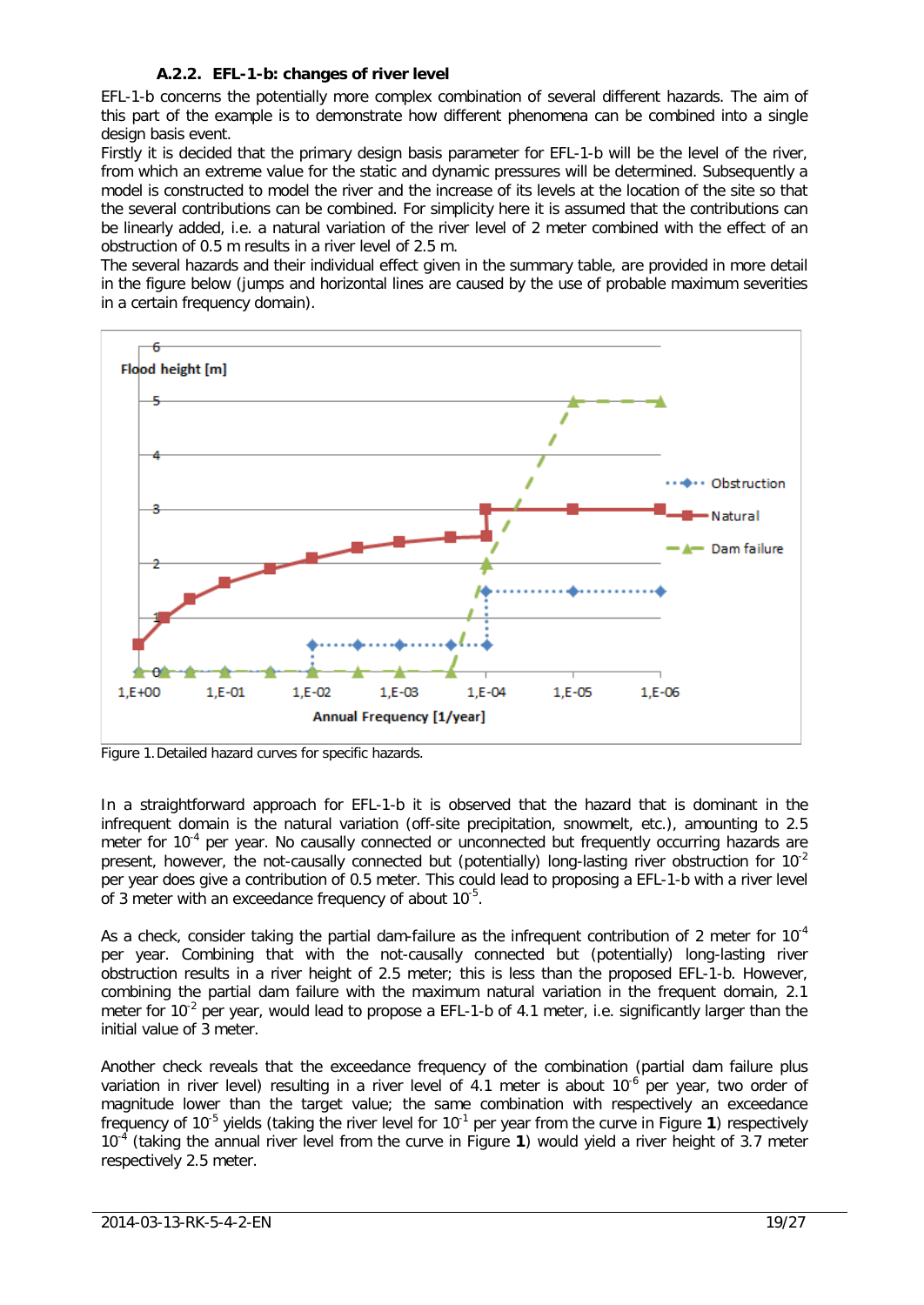Hence, in the range of  $10^{-4}$  to  $10^{-5}$  the river levels range in this example from 2.5 to 3.7 meter for different combinations. A more detailed look at the uncertainties would probably be advisable notably those related to the river level (probabilistic uncertainties) and to the (partial) dam failure. In addition it is advisable to considerer the potential effects or uncertainties from non-stationary effects related to climate change, deforestation and waterway maintenance and maintenance of the dam. Depending on these one would probably propose a EFL-1-b close or equal to 3.7 meter and in any case well above 2.5 meter.

## **A.2.3. EFL-1-c: on-site precipitation**

<span id="page-20-0"></span>The focus of EFL-1-c is on on-site precipitation and, for simplicity of this example no other coincident phenomena are assumed (i.e. no causally or non-causally connected phenomena). The aim of this part of the example is to demonstrate the more detailed data and its assessment that underlie the construction of a design basis event. All data presented here is entirely fictive although inspired by [\[12\]](#page-16-11).

The summary table provided in appendix [A.1](#page-17-1) for site B provides data for (short duration) peak precipitation severity and for the long-duration precipitation severity. As would also be expected for other phenomena, detailed data for local precipitation is available and will be used to analyze the EFL-1-c by constructing a composite shower. In [Figure](#page-20-1) **2** the local intensity of precipitation as a function of the duration is shown for different return periods. The data in the table corresponds to the values for return periods of 100 years (frequent) and 10.000 years (infrequent) for durations of 60 minutes and 3 days.



<span id="page-20-1"></span>No data was available for return periods of 1000 and 10.000 years and hence these values were extrapolated from the data for 1, 10 and 100 years return periods; this is shown in [Figure](#page-21-0) **3**.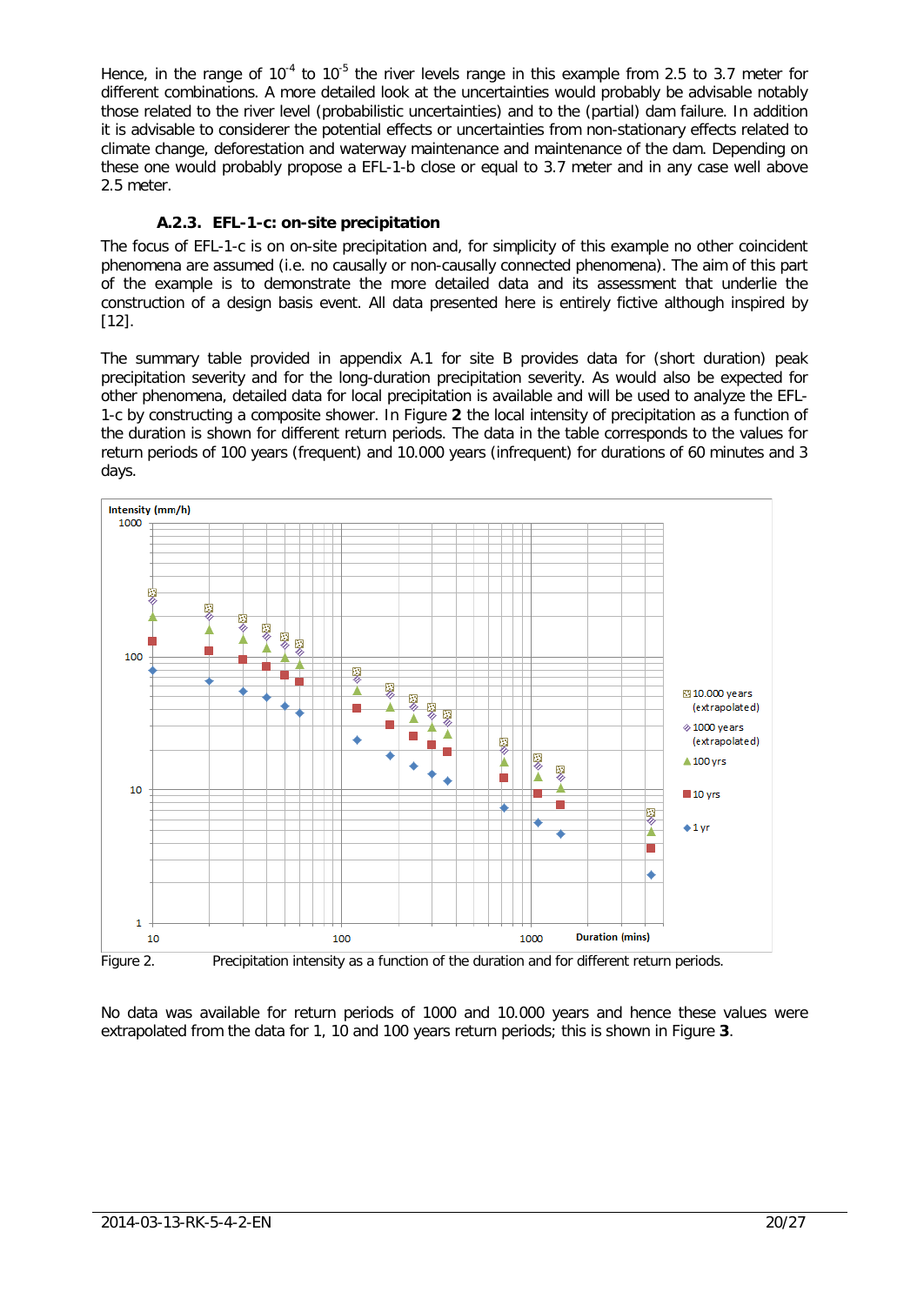

<span id="page-21-0"></span>Figure 3. Precipitation intensity as a function of the return period for fixed precipitation periods.

To come to a composite shower, the data in this example is fitted: for longer durations the intensity follows a simple power law (i.e. a linear relation on log-log scale) as a function of the duration; for short durations, below 30 minutes, the intensity flattens. In the remainder this power law is also used for shorter durations as it provides a conservative estimate for short durations.

The general purpose of the composite shower is that it captures both intensive short-duration precipitation and precipitation with a long duration but milder intensity: it conserves the characteristics of both short and long term, i.e. the intensity over a given period, by assuming an appropriate intensity distribution over the entire precipitation interval.

How to precisely construct the composite shower on the basis of underlying assumptions and models depends on several factors including the characteristics of the location but also the purpose for which it is used. For EFL-1-c the aim is to determine the effect of local on-site precipitation and the composite shower will be used to verify the adequacy of the on-site drainage (natural and/or artificial). To illustrate such differences, several rainfall scenarios are provided as illustration in [Figure 4:](#page-22-0)

Scenarios in a1 and b1: composite rainfalls with a return period of 10.000 years that built up in intensity for a given duration (resp. 12, 36 and 72 hours – after which the rain stops) and time steps (resp. 20 mins., 1 hr. and 2 hrs.) during which the precipitation rate is assumed to be constant. These time steps determine the peak intensity consistent with the data in the intensity-duration curves in [Figure 2:](#page-20-1) the shorter the time interval the higher the peak intensity.

In addition, the composite rainfalls are such that for any time interval ending at the end of the rainfall (i.e. after resp. 12, 36 or 72 hours), the precipitation curves conserve the data in the intensity-duration curves in [Figure 2.](#page-20-1) For instance, from b1 it can be seen that the total precipitation for the scenario with 72 hours of rainfall is about 500 mm, or just below 7 mm/hour which is consistent with the curve in [Figure 3.](#page-21-0) From a1 it can be seen that the peak intensity for the scenario with 36 hours of rainfall is just above 100 mm/h consistent with the precipitation data for a duration of 60 minutes and a return period of 10.000 years as given in [Figure 2.](#page-20-1)

Scenarios in a2 and b2: comparison of the composite rainfall scenario from a1 (built-up over 36 hours, time steps of 1 hour) with a symmetrical distribution for rainfall over the same period and with the same peak intensity. In the latter case, the data from [Figure 2](#page-20-1) is conserved for time intervals that are centered around the peak.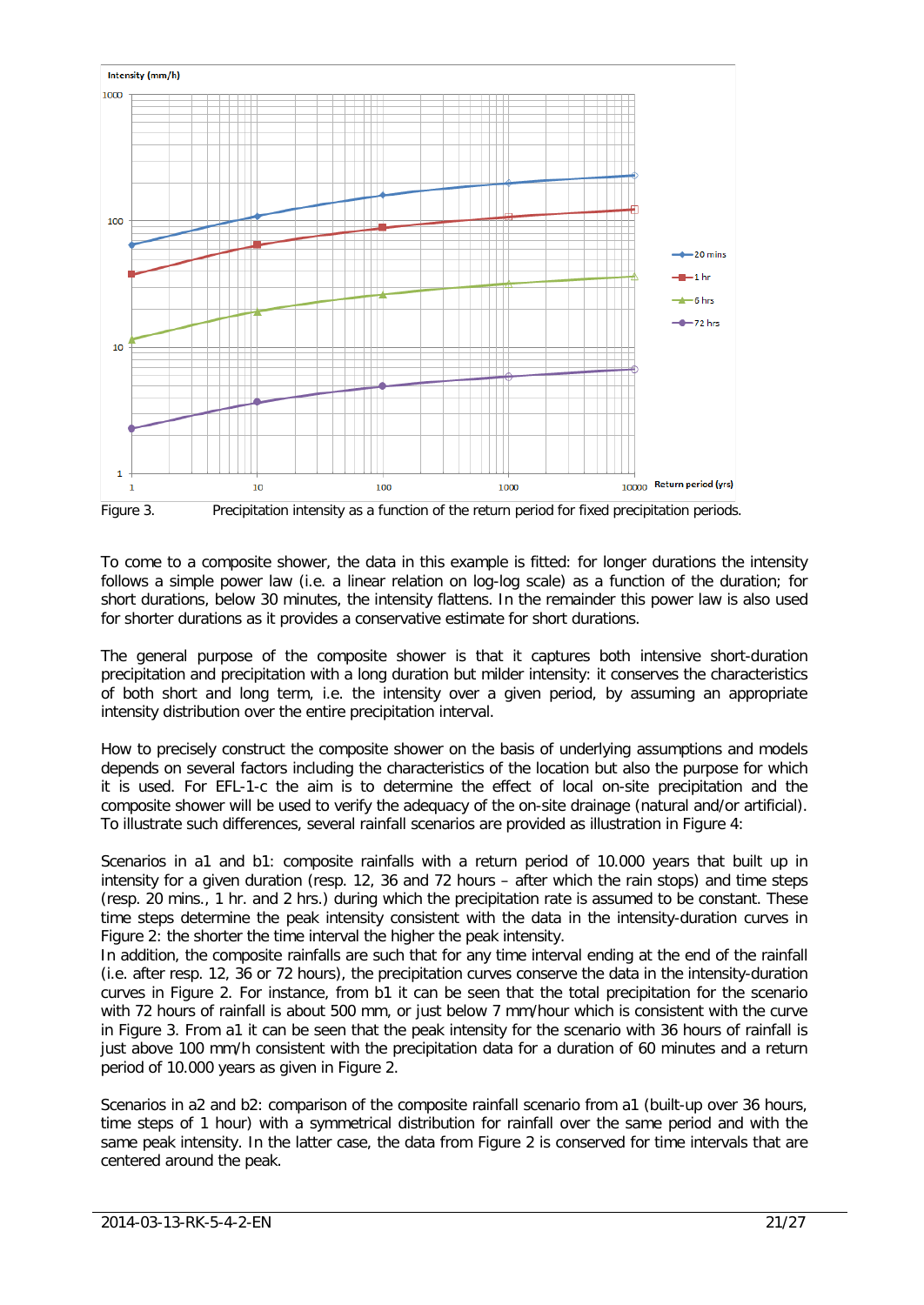

<span id="page-22-0"></span>The different rainfall scenarios capture different effects: the a1 scenario for 20 mins. int./12 hr. duration has the highest peak intensity and could be useful for the design of the artificial drainage system; the a1 scenario with 6 hr. int./72 hr. duration has the highest total precipitation and could be useful for the assessment of the natural drainage. Alternatively one could consider a scenario in which rain continues to fall after the peak intensity, for example the symmetric rainfall shown in a2. In this scenario one might, for instance, assume that the artificial drainage blocks initially performs well, but blocks at one point e.g. at the peak intensity, after which natural drainage occurs.

For site B, experts advise that the symmetric rainfall represents best the local precipitation patterns. It can also be used to assess both the natural and artificial drainage using the assumption that the artificial drainage is blocked as a result of the peak precipitation. However, to account for potential changes due to climate change and uncertainties in those changes, the a2 curve is increased to capture the intensity data in the summary table for rare and extreme precipitation (peak intensity of 130 mm/h and total precipitation of 576 mm – in 3 days). The EFL-1-c rainfall scenarios resulting from this rescaling compared with the a2 scenario are shown in [Figure 5.](#page-22-1)



<span id="page-22-1"></span>Figure 5.Symmetric rainfall scenarios including the selected EFL-1-3 scenario.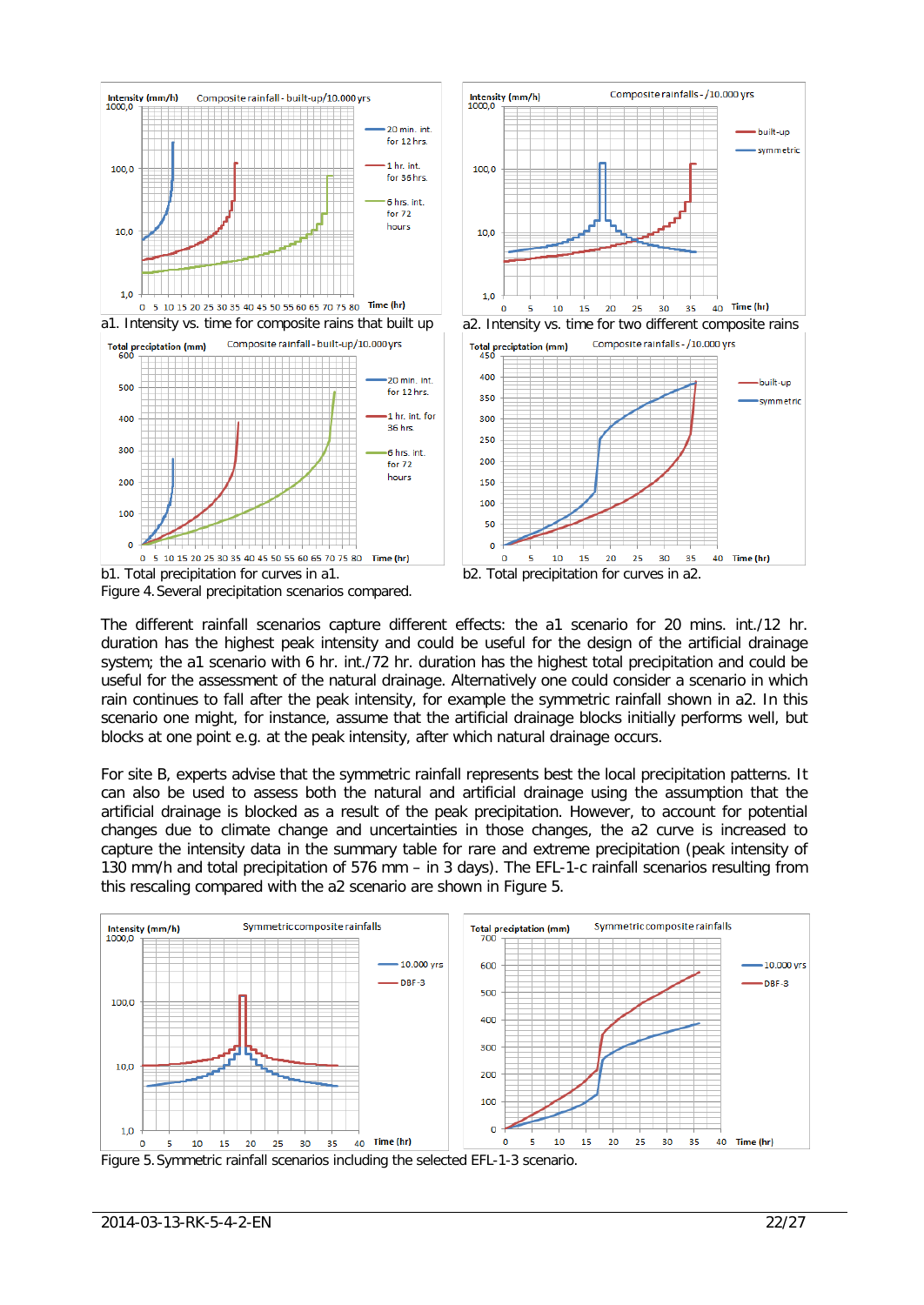## **A.2.4. Summary for the EFL-1 parameters and additional considerations**

<span id="page-23-0"></span>Summarizing, the following EFL-1s in this example were established:

- EFL-1-a: Variations in the level of ground water of -40/+50 cm with respect to base level.
	- o Effects of water level and static pressure are to be determined.
	- o No consideration necessary for dynamic pressure and/or debris as well as for duration and extent. Warning time is not assumed to be available.
	- o No causally connected hazards beyond external flooding
	- EFL-1-b: Rise of river level 3.7 meter above base level.
		- o Effects of water level, static and dynamic pressure and debris need to be determined. Secondary effects (blockages, sedimentation) cannot be excluded.
		- o Warning time of 1 day is available (but not relied upon).<br>
		o Surroundings of near site and/or river may be affected fo
		- o Surroundings of near site and/or river may be affected for an extended period.<br>
		o No causally connected hazards bevond external flooding
		- No causally connected hazards beyond external flooding
	- EFL-1-c: See distribution in [Figure 5:](#page-22-1) 130 mm/h peak intensity and 576 mm in 36 hours.
		- o Artificial drainage is assumed to block just before the peak after 17 hours
			- o Effects of water level, static pressure and dynamic pressure as well as the erosion are to be determined.
			- o Warning time is not assumed to be available.
			- o Surroundings of the site may also be briefly affected.
			- o Causally connected hazards beyond flooding: extreme weather.

#### A.3. EFL-2

<span id="page-23-1"></span>First of all, the effect of ground water in the rare domain is already included in EFL-1-a. EFL-1-c was determined such that it includes rare and extreme and hence covers the effects of extreme local precipitation for EFL-2.

The focus for EFL-2 is thus on the level of the river. Total dam failure dominates the rare hazards with a resulting river level of 5 meter, since any combination of two infrequent hazards gives a level well below 5 meter. No causally linked hazards are present. The contribution by natural variations in the river level in the frequent domain is 2 meter; that of the long-lasting infrequent obstruction is 0.5 meter. This leads to propose a EFL-2 of a river level of  $5+2=7$  meter above the base line. Checking reveals that based on the data provided the exceedance frequency of the proposed EFL-2 is about 10<sup>-</sup> although given the strong reliance on the deterministic method for dam failure, an expert opinion is sought to confirm the EFL-2 level and exceedance frequency of that level.

Summarizing, the following EFL-2 was established in this example:

- Rise of river level 7 meter above base level.
	- o Effects of water level, static and dynamic pressure and debris need to be determined. Secondary effects (blockages, sedimentation) can´t be excluded. Loads due to debris significantly increased. No causally connected hazards beyond external flooding.
	- o Warning time is not assumed to be available.
	- o Surroundings of near site and/or river may be affected for an extended period.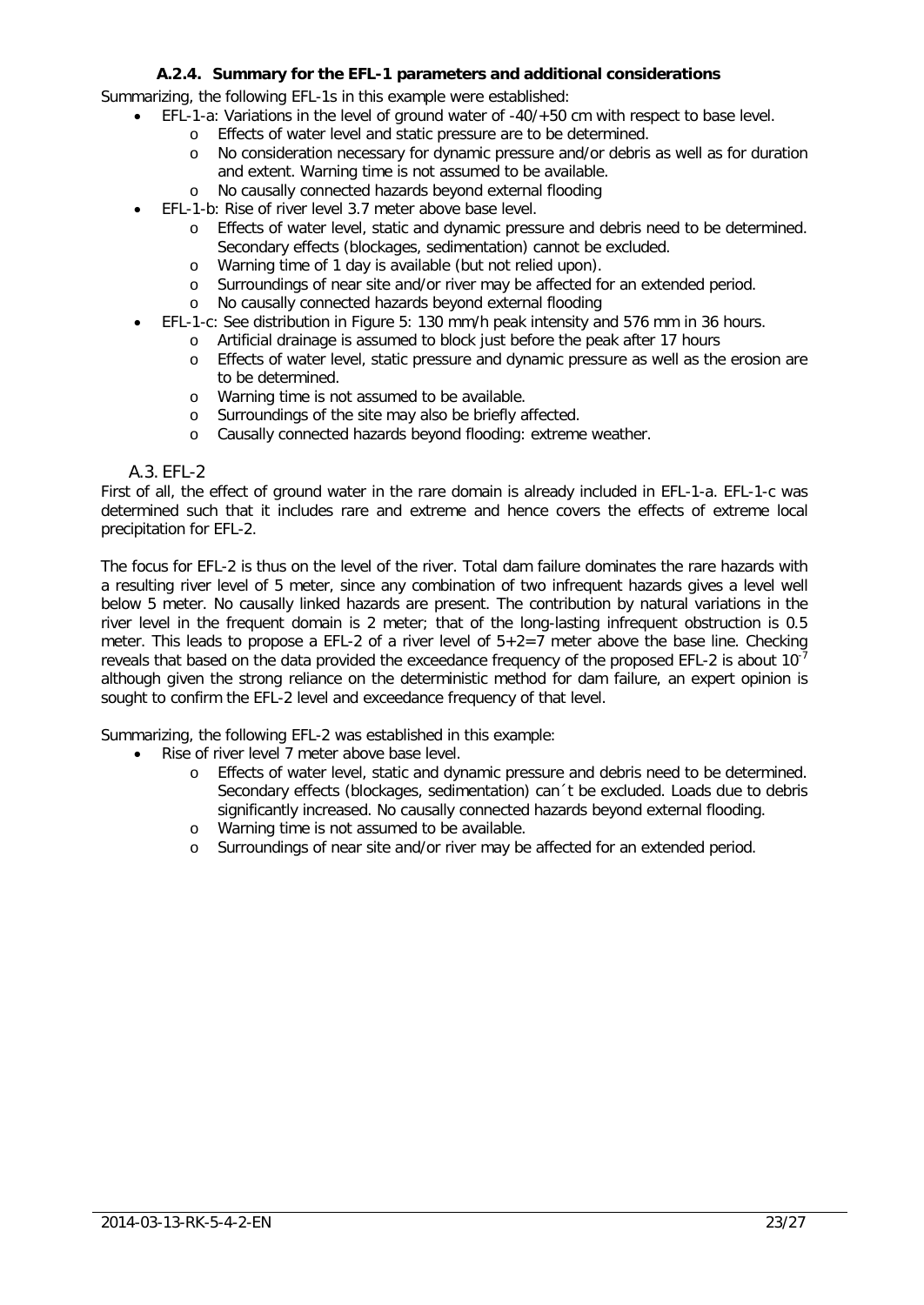# <span id="page-24-0"></span>**B. Correspondence with international documentation**

This appendix presents the correspondence between the sections in this guideline and relevant documentation issued by the IAEA and by WENRA. Note that for this correspondence the symbol  $\S$  is used to indicate a section in this guideline and the abbreviation ´para.` is used to indicate a specific paragraph (text separated from other parts by a space). In case no paragraph is indicated, the entire (sub)section corresponds to the article in question.

## <span id="page-24-1"></span>B.1. NS-R-3 [\[3\]](#page-16-5)

IAEA safety requirements NS-R-3 on site evaluation for nuclear installations form a significant part of this guideline:

| Article (subject)              | <b>Correspondence (comment)</b>                     |
|--------------------------------|-----------------------------------------------------|
| 2.1 (objective)                | §3.1 (limited to $2.1(a)$ )                         |
| 2.4 (site charact.)            | §3.2 (radiological impact and monitoring throughout |
|                                | lifetime are suppressed)                            |
| 2.5 (freq. and sev.)           | §3.2.4 para. 1-para. 3                              |
| 2.6 (non-stationary eff.)      | §3.2.4 para. 8                                      |
| 2.7 (DBE parameters)           | §3.3.1 para. 1                                      |
| 2.8 (combinations)             | §3.2.1 para. 7                                      |
| $2.9$ (risks)                  | §3.6.1 para. 2                                      |
| 2.14 (site characterisation)   | §3.2.4                                              |
| 2.15 (identification)          | §3.2.1 and §3.2.2                                   |
| $2.17$ (data)                  | §3.2.3 and §3.2.4 para. 7                           |
| 2.18 (methods)                 | \$3.2.4                                             |
| 2.19 (extent of data)          | §3.2.3 para. 1                                      |
| 2.20 (characterisation)        | §3.2.4 para. 1 footnote and §3.3.1 para. 1          |
| 2.21 (site specific data)      | §3.2.3 para 1 and §3.2.4 para. 1 (use of data from  |
|                                | simulation models is suppressed)                    |
| 3.18 (phenomena and data)      | §3.2                                                |
| 3.19 (models and data)         | §3.2.1 para. 4, §3.2.3 para. 2 and §3.2.4 para. 5   |
| 3.20 (combinations)            | §3.3.2 and §3.3.3                                   |
| 3.21(models and DBE)           | §3.3.1 para. 1                                      |
| 3.22 (DBE parameters)          | §3.3.1 para. 1, §3.5.2 para. 1 and 3.6.2 para. 3    |
| 3.23 (erosion and instability) | §3.6.2 para. 1 and 2                                |
| 3.24 (tsunamis)                | §3.2.1 para. 4                                      |
| 3.25 ((pre)historical data)    | §3.2.3 para. 2 and §3.3.5                           |
| 3.26 (tsunamis)                | §3.2.3 para. 1 and §3.2.4                           |
| 3.29 (upstream structures)     | §3.2.1 para. 2 and 3, and §3.2.4 para. 5            |
| 3.30 and 3.31<br>(upstream     | §3.2.1 para. 1 and §3.2.4 para. 6                   |
| structures)                    |                                                     |
| 3.32 (river blockage)          | §3.2.1 para. 4                                      |
| 3.52 (historical data)         | §3.2.3 para. 2 and §3.3.5                           |
| 3.54 (loss of heat removal)    | §3.6.1 para. 1 and §3.6.2 para. 1 and 2             |

## <span id="page-24-2"></span>B.2. SSR-2/1 [\[4\]](#page-16-6)

IAEA SSR 2/1 with specific safety requirements on safety of nuclear power plants, specifically the design, is not covered by the underlying guideline because the protection concept and design assessment are out of its scope. However, requirement 17 on internal and external hazards states that:

All foreseeable internal hazards and external hazards, including the potential for human induced events directly or indirectly to affect the safety of the nuclear power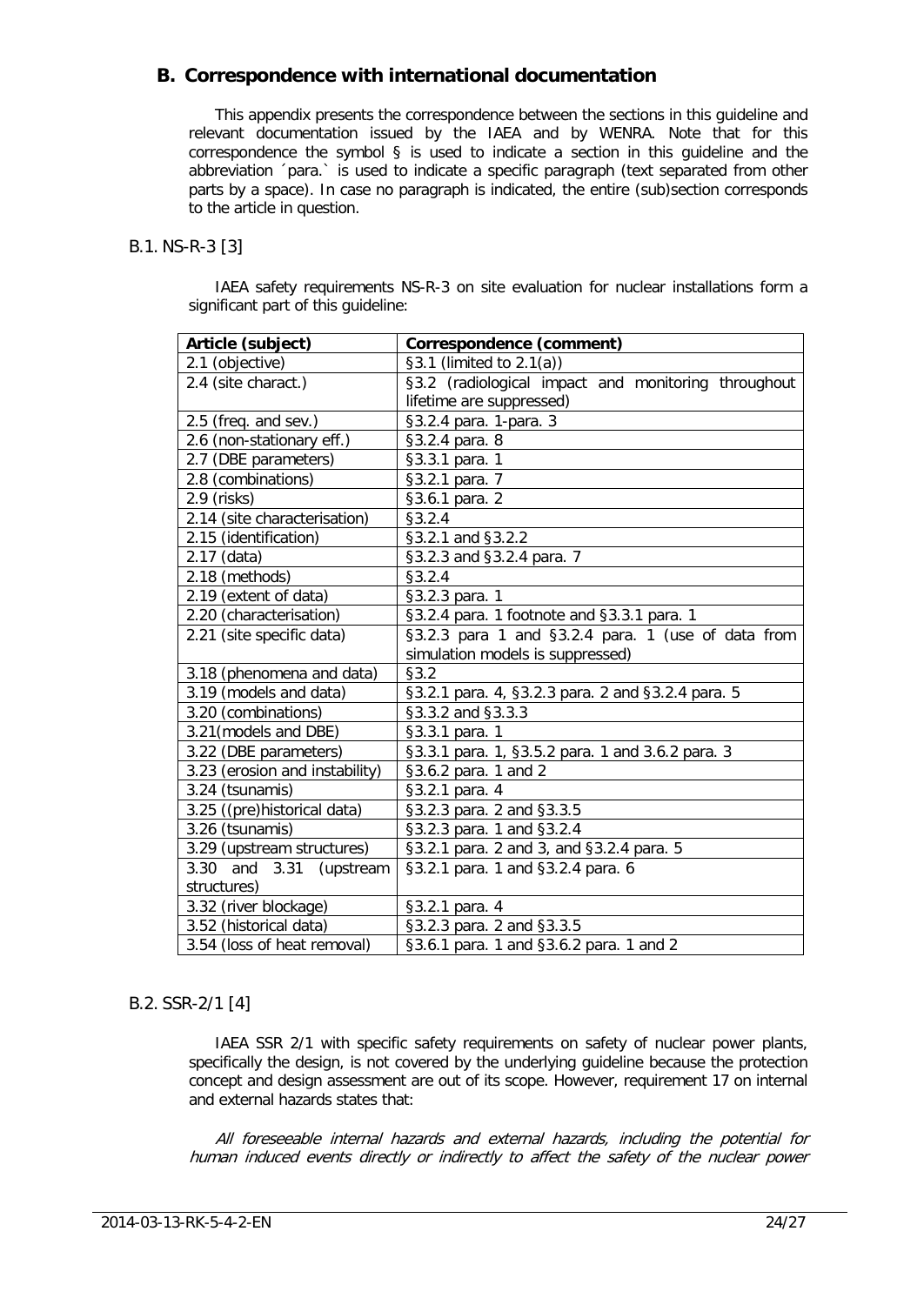plant, shall be identified and their effects shall be evaluated. Hazards shall be considered for determination of the postulated initiating events and generated loadings for use in the design of relevant items important to safety for the plant.

For the hazard of external flooding this entire guideline conforms to this requirement notably through sections [3.2](#page-7-0) and [3.3](#page-11-0) on respectively the hazard identification and the definition of design basis events.

#### <span id="page-25-0"></span>B.3. NS-G-1.5 [\[5\]](#page-16-8)

IAEA guide NS-G-1.5 on external events excluding earthquakes in the design of nuclear power plants mostly focusses on aspects related to the design and the safety assessment and, to a large extent, builds on/links to requirements and guidance formulated in IAEA SSR 2/1 and NS-G-3.5 (superseded by IAEA SSG-18). Consequently, most of this IAEA guide is not covered by the underlying guideline. Aspects that are covered by this guideline are:

| Article (subject)                           | Correspondence (comment)                                                                       |
|---------------------------------------------|------------------------------------------------------------------------------------------------|
| 3.1 (identification)                        | §3.2.1 para. 1                                                                                 |
| 3.2 (prob. and det.)                        | §3.2.4 para. 1 and para. 3 (usage of deterministic<br>approach for the design is not covered)  |
| 3.4 (probabilistic target)                  | §3.3.4 para. 1                                                                                 |
| 10.1 (phenomena)                            | §3.2.1 para. 4                                                                                 |
| 10.2 (effects)                              | §3.3.1 para. 1                                                                                 |
| 10.7 (design provisions and<br>groundwater) | §3.2.1 para. 4 and §3.3.2 para. 1 (limited to specific<br>attention for effect of groundwater) |
| 10.13 (other factors)                       | §3.6.2 para. 2 (change in salinity of water is suppressed<br>as factor)                        |

## <span id="page-25-1"></span>B.4. SSG-18 [\[6\]](#page-16-7)

IAEA guide SSG-18 on meteorological and hydrological hazards in site evaluation for nuclear installations is largely covered by the underlying guideline:

| Article (subject)                  | Correspondence (comment)                        |
|------------------------------------|-------------------------------------------------|
| 2.3 (effect on<br>mitigation<br>or | §3.6.2 para. 3                                  |
| emergency response)                |                                                 |
| 2.5 (rare or extreme phenomena)    | §3.2.4 para. 6 and §3.5                         |
| 2.11 and 2.12 (phenomena)          | §3.2.1 para. 4                                  |
| 2.13 (effects)                     | §3.6.2 para. 1                                  |
| 2.14 (blockage, sediment<br>and    | §3.2.1 para. 4, §3.3.1 para 1 and §3.6.2 para 2 |
| debris)                            |                                                 |
| 2.15 (dynamic effects)             | §3.3.1 para 1 and §3.6.2 para 1                 |
| 2.18 (non-stationary eff.)         | §3.2.4 para. 8                                  |
| 2.20 (maximum credible severity)   | §3.2.4 para. 5                                  |
| 2.21 (uncertainties)               | §3.2.4 para. 7                                  |
| 2.28 (NS-R-3)                      | See under NS-R-3                                |
| 2.29 (data and its extent)         | §3.2.3 para. 1                                  |
| 2.31-2.36 (prob. and det.)         | §3.2.4 para. 1 (by reference)                   |
| 3.27-3.40 (hydrological data)      | §3.2.3 para. 1 (by reference)                   |
| 4 (ass. of metrological hazards)   | §3.2.4 para. 1 (by reference)                   |
| 5 (ass. of hydrological hazards)   | §3.2.4 para. 1 (by reference)                   |
| 6.4 and 6.6 (hazard combinations)  | §3.2.2 para. 1, §3.3.3 and §3.5.2               |
| 6.5 and 6.7 (hazard combinations)  | §3.3.4 para. 1 and para. 2                      |
| 6.10 (exceedance freq.)            | §3.2.2, §3.3.4 para. 1 and para. 2              |
| 6.14-6.16 (design basis param.)    | §3.3.1 para 1                                   |
| 8 (non-stationary eff.)            | §3.2.4 para. 8                                  |